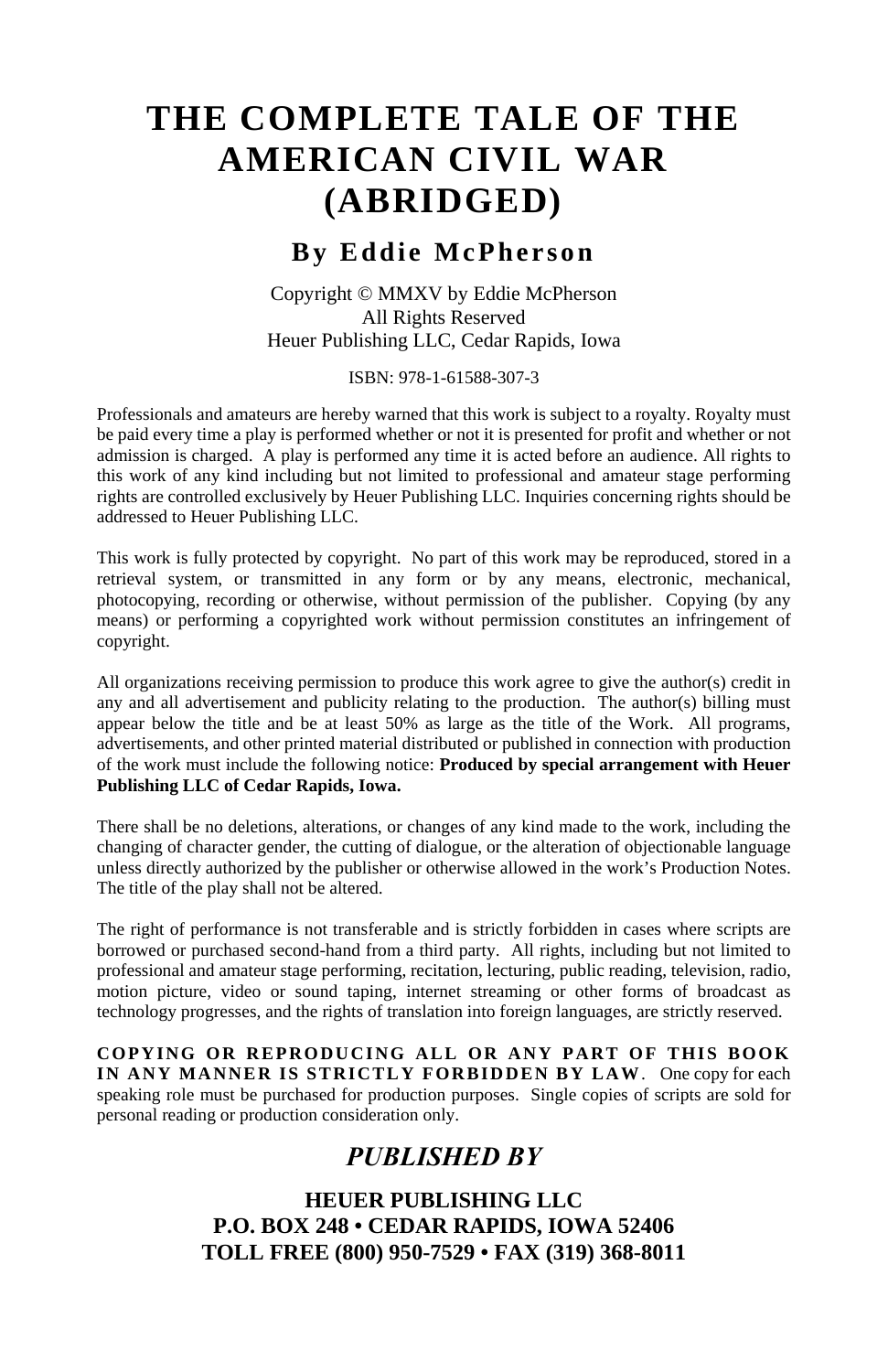# **THE COMPLETE TALE OF THE AMERICAN CIVIL WAR (ABRIDGED) By Eddie McPherson**

**SYNOPSIS:** The American Civil War: Fast, furious, fresh and fun...really? Explore history like never before in this severely abridged satirical historical comedy by funnyman Eddie McPherson. Join Ms. South, three bards, a few soldiers, King Cotton and many other notable Civil War entities as they skewer history for fun. The American Civil War is back and more combative than ever in this humorous dramatic presentation that's fairly short and nearly brilliant.

# **CAST OF CHARACTERS**

| skewer history for fun. The American Civil War is back and more combative       |                            |
|---------------------------------------------------------------------------------|----------------------------|
| than ever in this humorous dramatic presentation that's fairly short and nearly |                            |
| brilliant.                                                                      |                            |
| <b>CAST OF CHARACTERS</b>                                                       |                            |
| $(10-38$ either)                                                                |                            |
|                                                                                 |                            |
|                                                                                 |                            |
|                                                                                 |                            |
|                                                                                 |                            |
|                                                                                 | $(14 \text{ lines})$       |
|                                                                                 |                            |
| PLANTATION OWNER (m/f) Represents plantation owners in                          |                            |
|                                                                                 | the South. $(33 lines)$    |
|                                                                                 |                            |
|                                                                                 | North. (15 lines)          |
| MS. ABOLITIONIST (m/f) Wants to abolish slavery.                                |                            |
|                                                                                 | $(19$ lines)               |
|                                                                                 |                            |
|                                                                                 | newspaper. (7 lines)       |
|                                                                                 |                            |
| FREDERICK DOUGLASS (m/f) "FRED," an escaped slave who                           |                            |
|                                                                                 | became<br>an abolitionist. |
|                                                                                 | $(12 \text{ lines})$       |
| ABRAHAM LINCOLN (m/f)Became President of the United                             |                            |
|                                                                                 | States. (22 lines)         |
|                                                                                 |                            |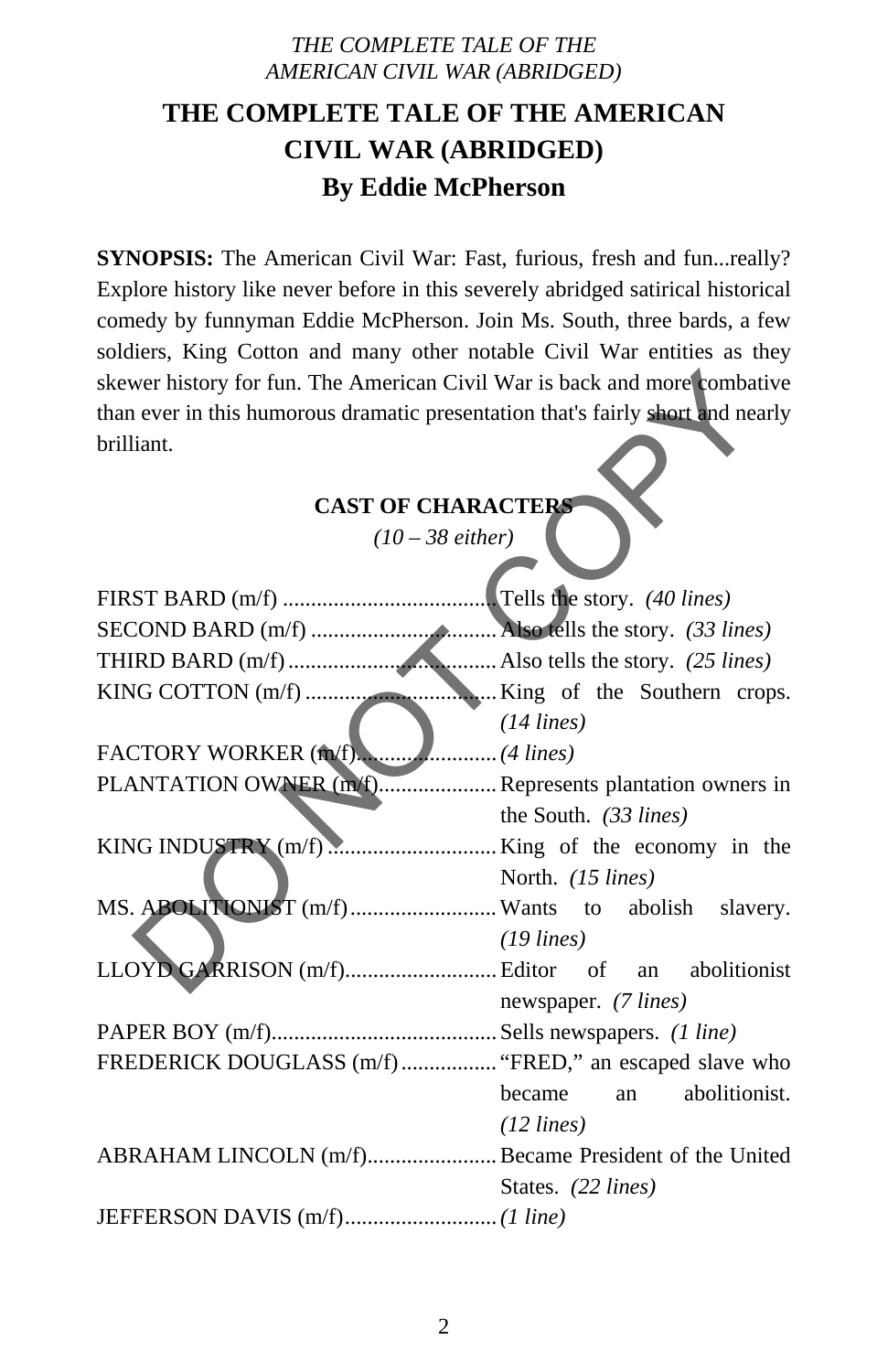## *BY EDDIE MCPHERSON*

|                      | War were fired. (9 lines)      |
|----------------------|--------------------------------|
|                      | few<br>"cameo"<br>a            |
|                      | appearances. $(3 lines)$       |
|                      |                                |
|                      | $(24$ lines)                   |
|                      |                                |
|                      |                                |
|                      |                                |
|                      | and represents the Northern    |
|                      | states. (13 lines)             |
|                      |                                |
|                      | and represents the Southern    |
|                      | states. (30 lines)             |
|                      |                                |
|                      |                                |
|                      | the sidelines. (6 lines)       |
|                      |                                |
|                      | the sidelines. $(4$ lines)     |
|                      |                                |
|                      | the sidelines. $(1$ line)      |
| SIGHTSEER FOUR (m/f) | Is there to watch the war from |
|                      | the sidelines. $(1$ line)      |
|                      |                                |
|                      | plan. $(13 \text{ lines})$     |
|                      |                                |
|                      |                                |
|                      |                                |
|                      |                                |
|                      | Troops. (13 lines)             |
|                      |                                |
|                      |                                |
|                      |                                |
|                      |                                |
|                      |                                |
|                      |                                |
|                      | through<br>Georgia.            |
|                      | $(10$ lines)                   |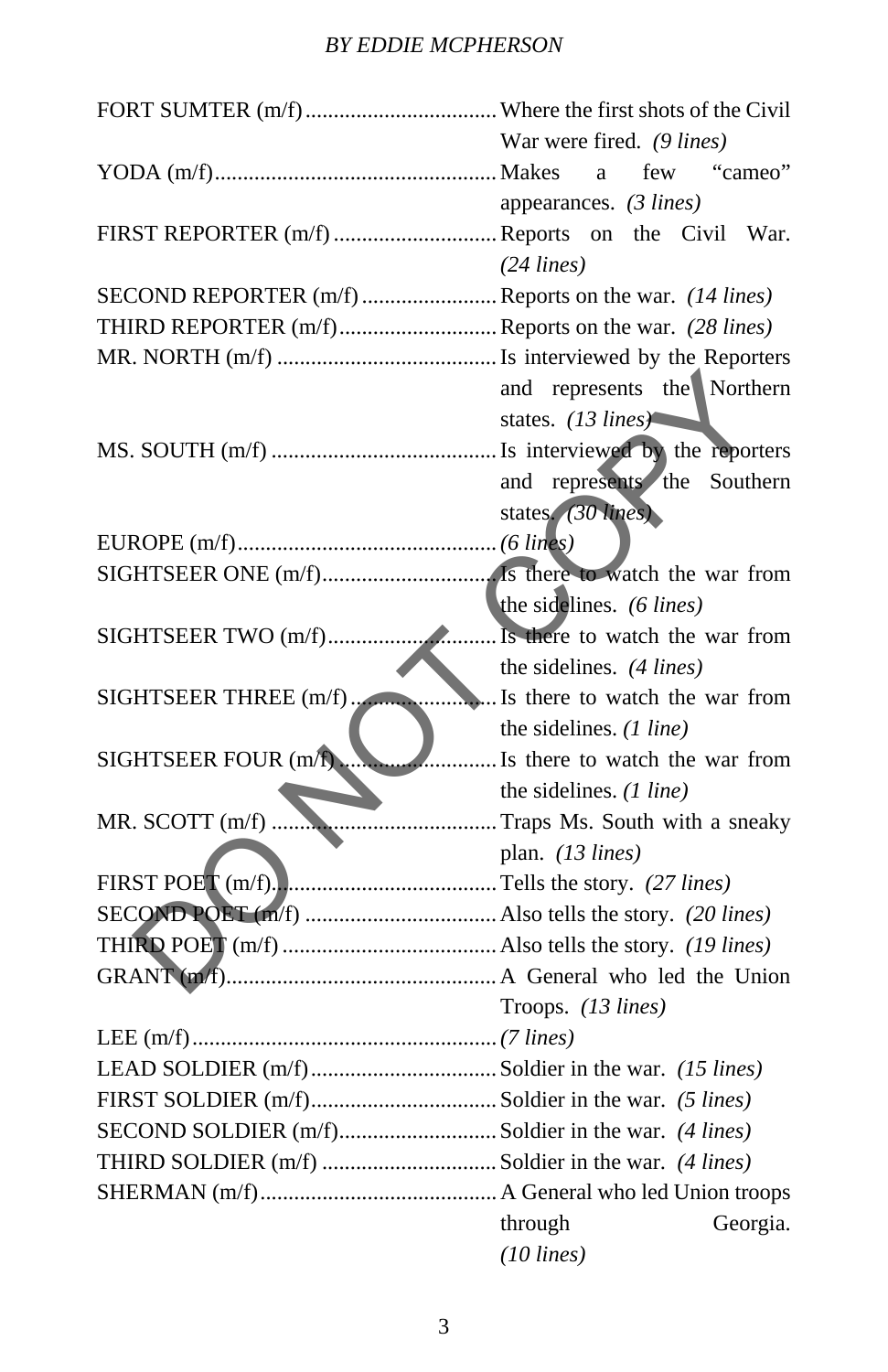FIRST CITIZEN (m/f) .................................. A citizen of the United States. *(2 lines)* SECOND CITIZEN (m/f) ............................. Another citizen of the United

States. *(1 line)* 

## **POSSIBLE DOUBLING OPTIONS**

- o The BARDS, REPORTERS and POETS can be played by the same three actors
- o The actor playing MS. SOUTH can also play KING COTTON
- o The same actor can play PLANTATION OWNER, MR. SCOTT and GRANT
- o The same actor can play KING INDUSTRY, MR. NORTH and SHERMAN
- o The same actor can play LEE and GARRISON
- o The same actor can play LINCOLN and FORT SUMTER
- o The same actor can play GRANT and DOUGLAS
- o The other characters who are on and off stage can be played by the same 4-5 actors: F. DOUGLAS, PAPER BOY, SIGHT SEERS, EUROPE, CITIZENS, SOLDIERS, JEFFERSON DAVIS, YODA, and MS. ABOLITIONIST

# **PRODUCTION NOTES**

The action takes place on a bare stage with an old "wooden" fence stretching across upstage. You may choose to have a few cutouts sitting about such as a Civil War cannon, Union flag, Confederate flag, etc. The BARDS may double for the Reporters and Poets. If this is the case, they could be dressed in all black. But if they are to double as characters, they probably should have under dressing the same as the rest of the cast. The actor playing MS. SOUTH can also play KING COTTON<br>
The same actor can play PLANTATION OWNER, MR SCOTT<br>
and GRANT<br>
The same actor can play LING INDUSTRY, MR NORTH and<br>
SHERMAN<br>
o The same actor can play LINCOLM and FORT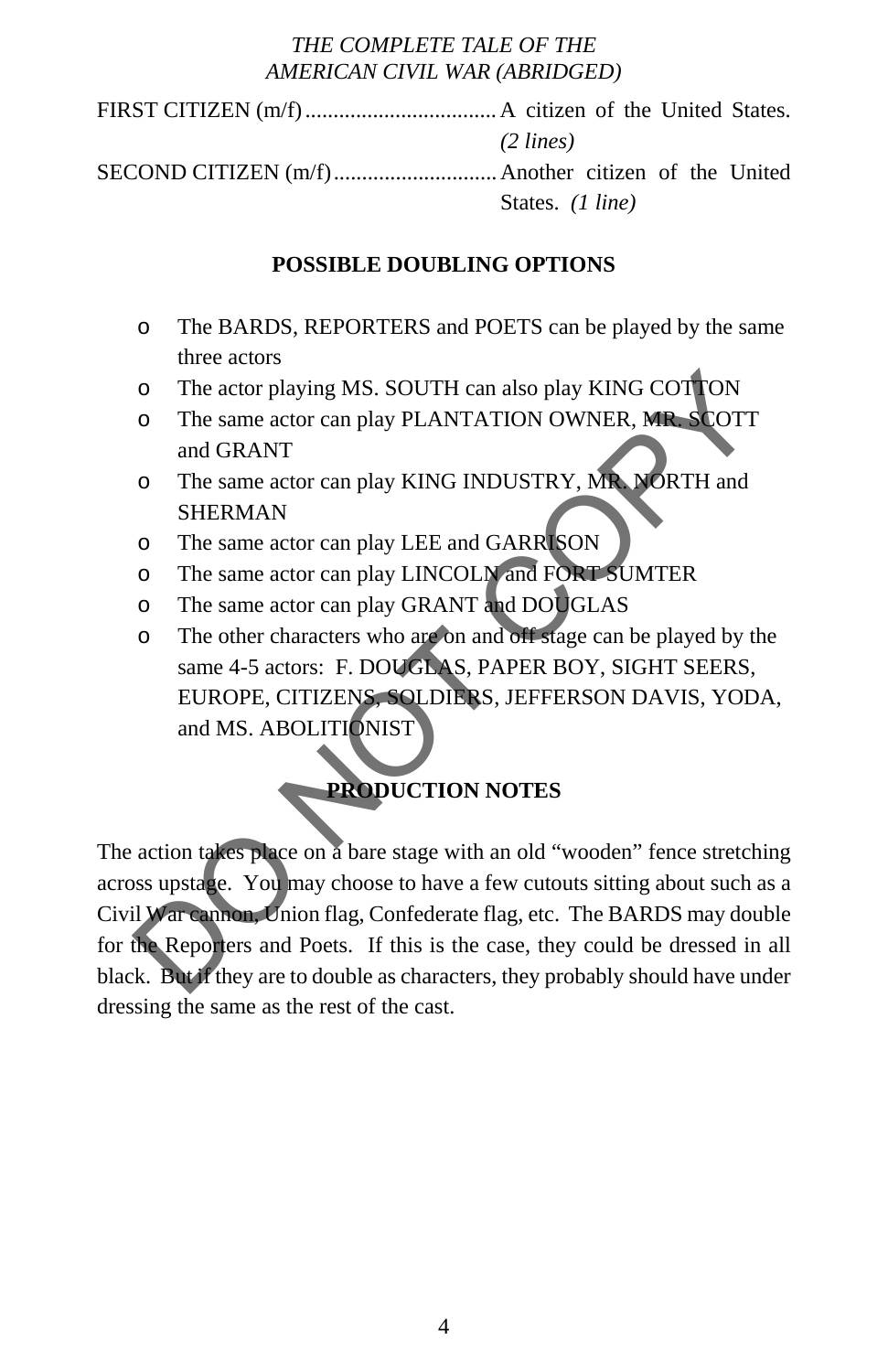#### *BY EDDIE MCPHERSON*

### **COSTUMES**

The Confederates wear gray and the Union wears blue. They may wear costume pieces to represent a particular character or a simple sash across their chest explaining who they are (Ex. A sash would read "Plantation Owner") or they may choose to wear both. The below costume pieces are suggestions only. Remember, simple is okay.

- PLANTATION OWNER–A Colonel Sanders' goatee and skinny black ribbon for a tie and unlit cigar
- KING COTTON–Bags of cotton balls connected together to create a wrap over his shoulders, a cheap scepter and a crown
- KING INDUSTRY–A black apron, a fake sledgehammer for a scepter and a crown For a tie and unlit cigar<br>
IG COTTON–Bags of cotton balls connected together to create a wra<br>
over his shoulders, a cheap scepter and a crown<br>
IG INDUSTRY–A black apron, a fake sledgehammer for a scepter and<br>
crown<br>
TORY W

FACTORY WORKER–A hard hat

- MS. ABOLITIONIST–A complete formal gown with a sash and tiara, or just a tiara with the sash
- LLOYD GARRISON–Round spectacles and bald cap (optional)

FREDERICK DOUGLAS–Short gray beard

ABRAHAM LINCOLN–Stovepipe hat and black goatee

JEFFERSON DAVIS–Short white beard and black bowtie

- FORT SUMTER–Inner tube around his waist (and later, bandages)
- MS. SOUTH–A long gown with poufy sleeves and large brimmed hat OR just a large brimmed hat
- MR. NORTH–Kepi Civil War cap and sport coat OR just the hat OR just the jacket
- SIGHTSEERS–Hawaiian shirts and sunglasses OR just sunglasses
- GENERAL WINFIELD SCOTT–Homemade General shoulder tassels
- MS. EUROPE–A flat hat with a large feather sticking from it
- GENERAL ULYSSES S. GRANT–Short black beard, a bar with three stars on each shoulder

GRANT'S SOLDIERS–Union caps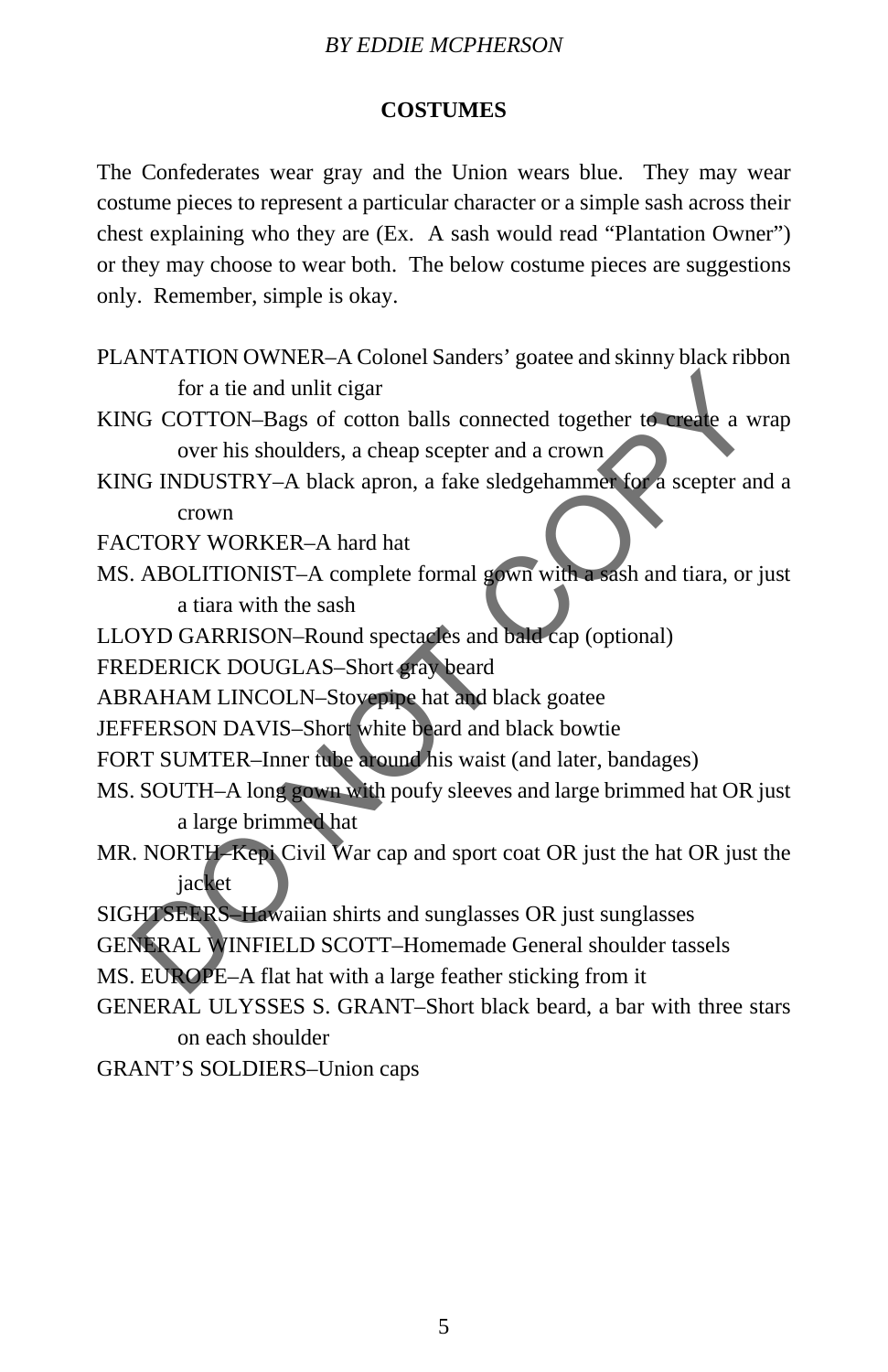## **PROPS**

- script
- cheap scepter
- $\Box$  a ring
- $\Box$  play money
- $\Box$  a green puppet that represents Yoda
- $\Box$  wheelbarrow (optional)
- fake microphone
- pocket Thesaurus
- $\Box$  kazoo
- rolled up newspaper
- **BINGO** cards
- $\Box$  Umbrella
- $\Box$  ball caps
- $\Box$  a party blowout
- Smartphone
- hand fan
- $\Box$  inner tube
- $\Box$  large balloons and thumbtacks
- □ 3 fedoras with "Press" cards
- wooden crutch (optional)
- $\Box$  sunglasses (optional)
- cameras
- travel guides
- foam hand
- cheap trophy
- **Small stuffed animal**
- rope
- $\Box$  and file
	- piece of paper
- brooms and mops
- $\Box$  lighters
- $\Box$  2 phone receivers

### **MUSIC/SFX**

The silly songs sung throughout may be sung acapella or a guitarist might step out and play along. Recorded applause, music such as the "Mission Impossible" theme, Civil War songs/music such as "Johnny Comes Marching," "Dixie Land," "Ol' Suzanna," etc., sounds of blasters, movie themes such as *Star Wars* and/or *Gone with the Wind,* rim shot. DO NOT COPY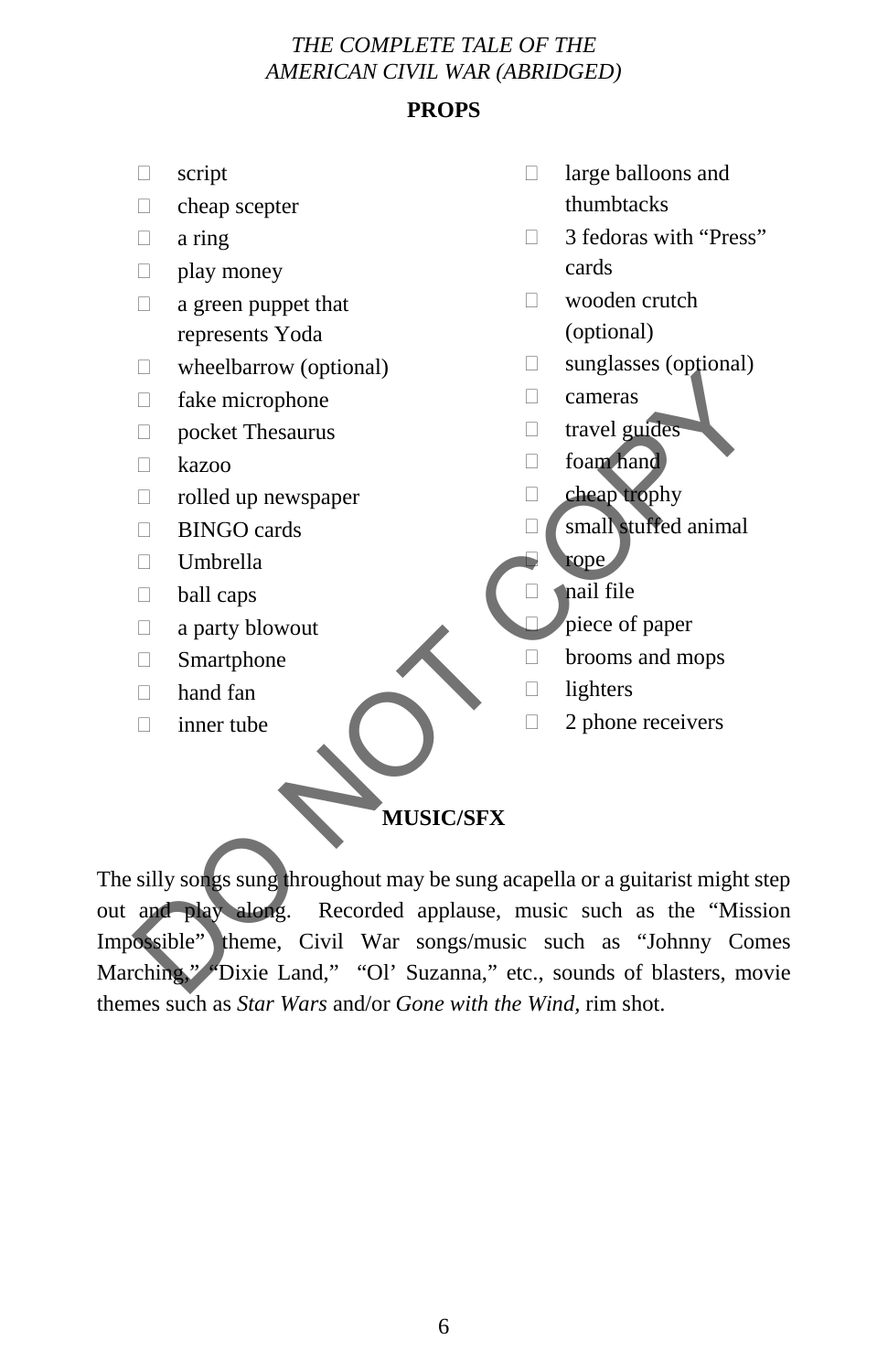#### *BY EDDIE MCPHERSON*

## DEDICATION

*To Terry Abromitis Thank you for encouraging me to write this script. You are an awesome teacher who loves what you do and it shows. ―EDDIE MCPHERSON* DEDICATION<br>Terry Abromitis<br>ank you for encouraging me to write this script.<br>a are an awesome teacher who loves what you do and it shows.<br>DDDIE MCPHERSON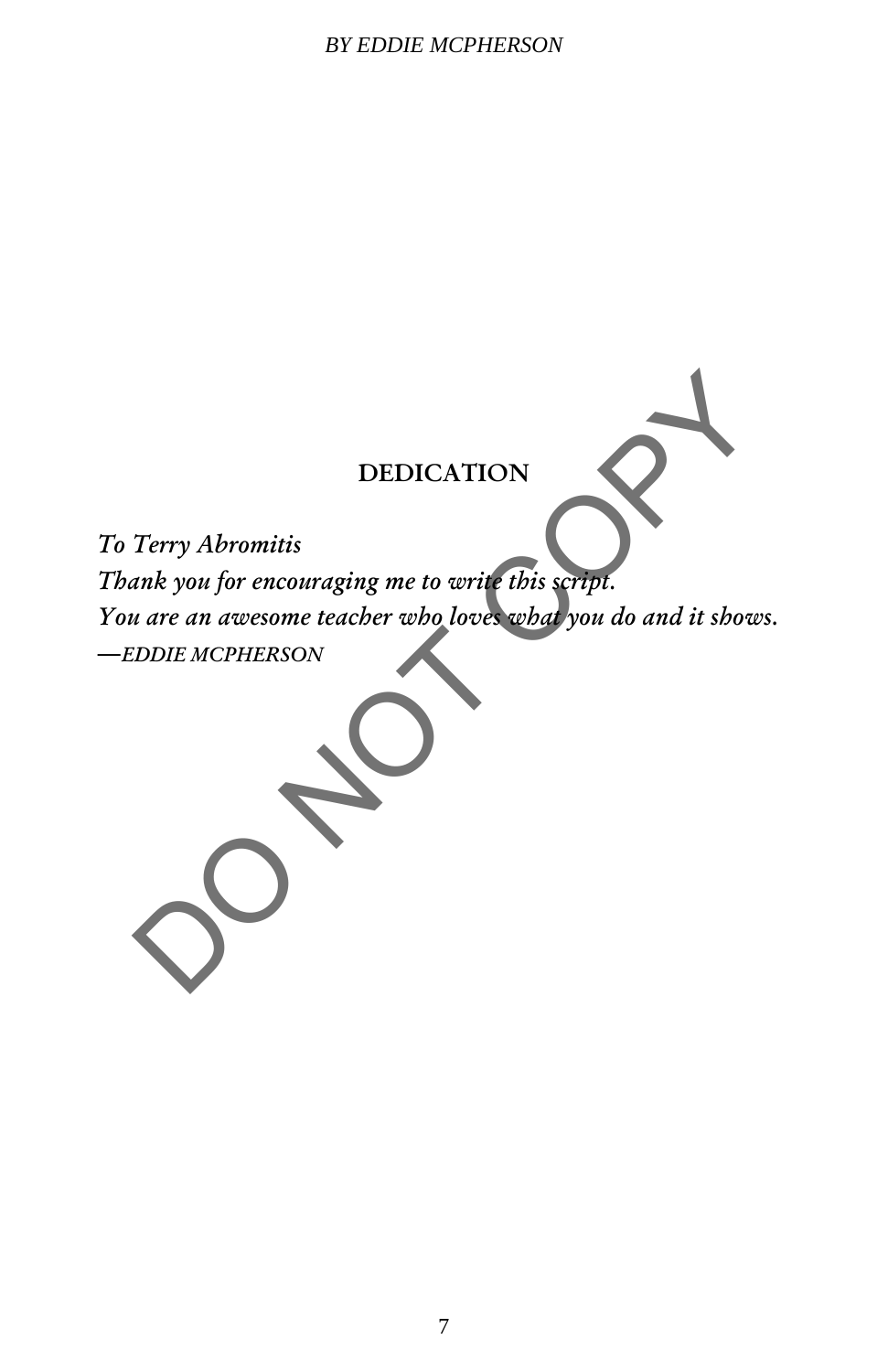## *AT RISE:*

*The three BARDS stand center stage.* 

- **FIRST BARD:** Allowest me to tellest thou a story of civil unrest.
- **SECOND BARD:** Why are you talking so weird?
- **FIRST BARD:** This story happened a long time ago.
- **THIRD BARD:** It didn't take place in the Middle Ages.
- **FIRST BARD:** *(To THIRD BARD.)* Who are you?
- **THIRD BARD:** One of the bards.
- **FIRST BARD:** But there are only two bards in this show.
- **THIRD BARD:** No, there are three. *(Brings a script from her back pocket.)* See the cast list? First, Second and THIRD Bard.
- **FIRST BARD:** Oh.
- **SECOND BARD:** What is a bard anyway?
- **FIRST BARD:** A flat-bottomed vessel usually intended to be pushed or towed in the water.
- **THIRD BARD:** That's a barge. A bard is a poet or storyteller.
- **FIRST BARD:** We're wasting time. *(Clears throat.)* As I was saying, this is a story of civil unrest.

*KING COTTON and PLANTATION OWNER enter. KING COTTON sits on his "throne" while PLANTATION OWNER sits at his feet.*  ST BARD: But there are only two bards in this show.<br>
RD BARD: No, there are three. (*Brings a script from her bac*<br>
pocket.) See the cast list? First, Second and THIRD Bard.<br>
ST BARD: Oh.<br>
COND BARD: What is a bard anyway?

- **SECOND BARD:** Back in the early 1800s, Cotton was king of all crops in the southern United States.
- **KING COTTON:** *(Holds his scepter high.)* Hail to me, for I am King Cotton.
- **PLANTATION OWNER:** *(Bowing.)* Hail to you, King Cotton.

**THIRD BARD:** Plantation Owner loved King Cotton.

- **PLANTATION OWNER:** *(On one knee.)* I love you, King Cotton. *(Presents a ring.)* Will you marry me?
- **THIRD BARD:** Not that kind of love.
- **PLANTATION OWNER:** *(Putting the ring away.)* Sorry.
- **FIRST BARD:** King Cotton made Plantation Owner rich.

*KING COTTON throws a wad of play money in PLANTATION OWNER'S face*.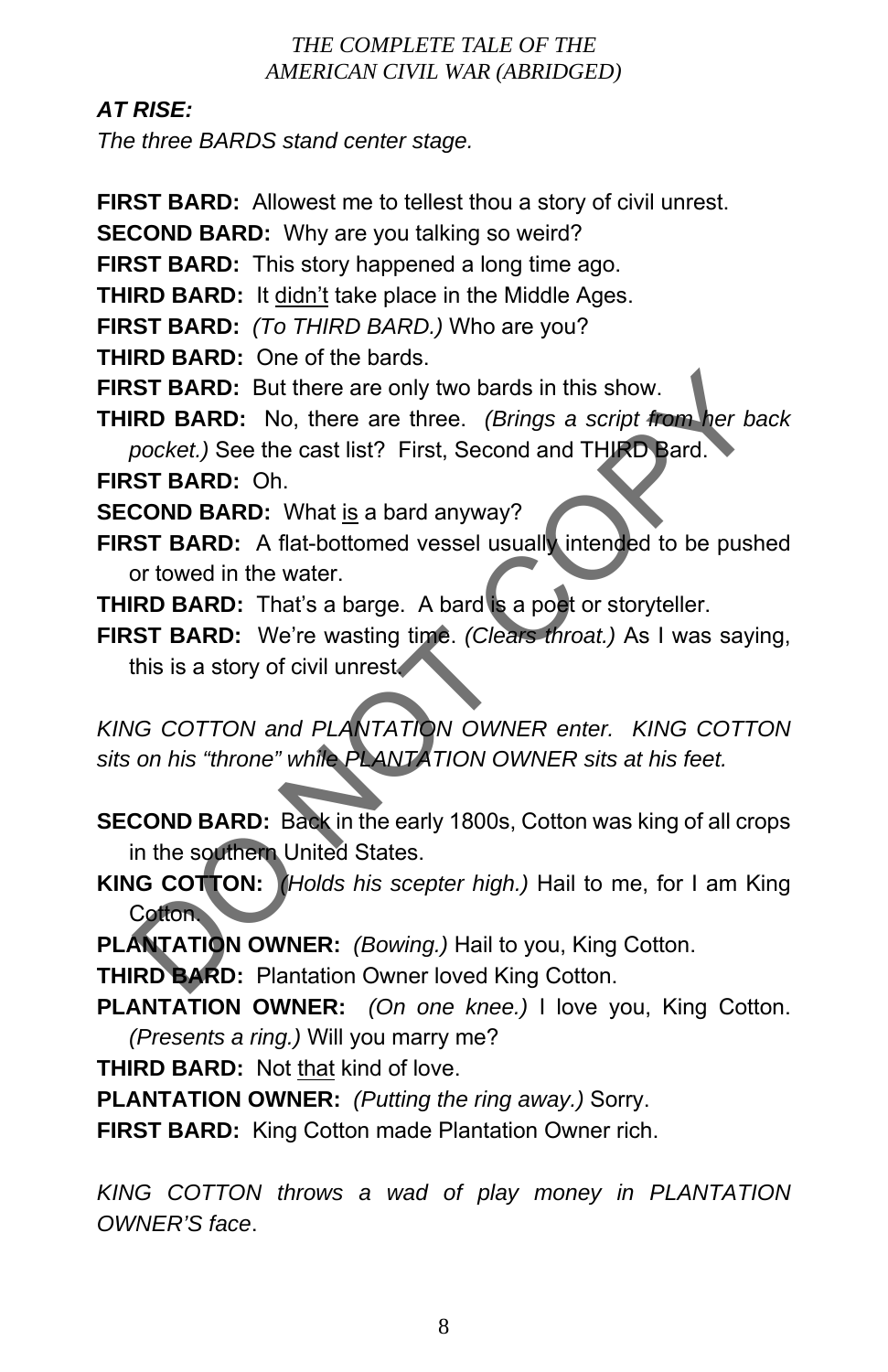## **KING COTTON:** Here you go.

- **PLANTATION OWNER:** Money, money, money! I love you, King Cotton, for making me rich.
- **KING COTTON:** *(In a deep voice.)* Bow to me, Plantation Owner.

**PLANTATION OWNER:** Show me the money.

*KING COTTON throws more money.* 

Money, money, money! I bow to you, King Cotton.

**SECOND BARD:** King Cotton was so popular that Plantation Owner used enslaved Africans to work in his cotton fields.

**THIRD BARD:** Boo to Plantation owner!

**FIRST BARD:** Yeah, that is so wrong is so many ways.

**PLANTATION OWNER:** But his Majesty, King Cotton, requires a lot of workers to bring in his plentiful crops.

**KING COTTON:** *(Loud and powerful voice.)* Hail to me, King Cotton! **SECOND BARD:** Oh, be quiet.

**KING COTTON:** Sorry. *(Drops his head and sits.)* 

**THIRD BARD:** Meanwhile In the Northern states, Industry was king of the economy.

**KING INDUSTRY:** *(Enters and poses like Superman.)* Bow to me, Factory Worker, for I am king of your economy.

**FACTORY WORKER:** *(Enters and bows.)* Hail to you, King Industry.

- **KING COTTON:** *(To KING INDUSTRY.)* Wait one cotton pickin' minute! *I* am king! COND BARD: King Cotton was so popular that Plantation Owne<br>
used enslaved Africans to work in his cotton fields.<br>
RD BARD: Boo to Plantation owner!<br>
ST BARD: Yeah, that is so wrong is so many wears<br>
NNTATION OWNER: But his
- **KING INDUSTRY:** That's a laugh for *I* am king.

**PLANTATION OWNER:** *(Singing a little off key.)* Oh, I wish I were in the land of cotton.

**KING INDUSTRY:** No, don't sing.

**PLANTATION OWNER:** Old times there are not forgotten –

**KING INDUSTRY:** Quiet!

**PLANTATION OWNER:** *(Singing.)* Look away!

**KING INDUSTRY:** Enough!

**PLANTATION OWNER:** *(Singing.)* Look away!

**KING INDUSTRY:** I'm warning you!

**PLANTATION OWNER:** *(Quickly.)* Look away Dixie Land.

**KING COTTON:** *(Crosses to KING INDUSTRY.)* There can only be ONE king.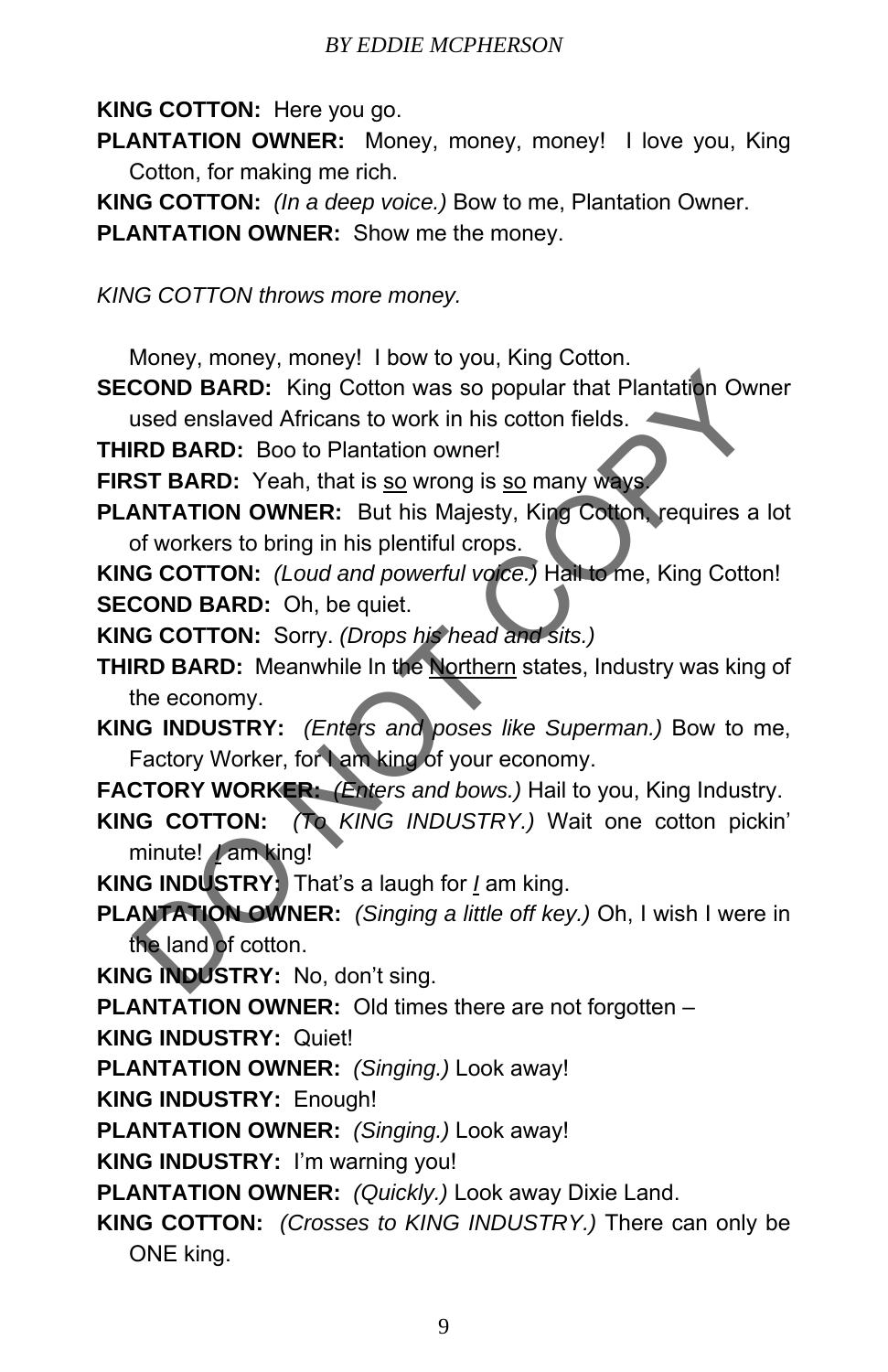**KING INDUSTRY:** *(Meets him half way.)* And it shall be me.

**KING COTTON:** *(Face to face now.)* It shall be little ol' me!

**KING INDUSTRY:** *(Stomps his foot like a child.)* Me, me, me!

**FIRST BARD:** Differences between the Northern states and the Southern states began to grow and grow.

**SECOND BARD:** Southern states used slaves to serve King Cotton – *(KING COTTON and KING INDUSTRY are locked in a nose-tonose stare.)* Gentlemen? *(They continue to stare.)* Excuse me, but we're in the middle of a play here.

**THIRD BARD:** Northern States used paid labor to work in their many factories.

**PLANTATION OWNER:** *(Breaks his stare.)* Wait a minute, they paid their workers?

**FACTORY WORKER:** That's right, Mr. high and mighty.

**PLANTATION OWNER:** *(Thinking aloud.)* Hmmm, very interesting.

- **KING COTTON:** Don't forget, Plantation Owner that I'm making you rich, rich, rich. *(Throws more money.)*
- PLANTATION OWNER: You're right, your majesty. We will continue to use slaves!

**KING INDUSTRY:** We will never use slaves!

**KING COTTON:** I said slaves!

**KING INDUSTRY:** I said no slaves!

**PLANTATION OWNER:** Slaves!

*A handful of actors have entered and stand extreme stage left or right and sing softly under the dialog.*  RD BARD: Northern States used paid labor to work in their many<br>factories.<br> **ANTATION OWNER:** (*Breaks his stare.*) Wait a minute, they paid<br>
their workers?<br> **COPY WORKER:** That's right, Mr. high and mighty<br> **ANTATION OWNER** 

## **CAST MEMBERS:** *(Singing.)*

GLORY, GLORY HALLELUJAH. GLORY, GLORY HALLELUJAH. GLORY, GLORY HALLELUJAH. HIS TRUTH IS MARCHING ON.

**FIRST BARD:** Tensions grew and grew.

**SECOND BARD:** The folks in the south were holding firm.

**THIRD BARD:** The folks in the north were holding fast.

**FIRST BARD:** King Industry used paid labor.

**SECOND BARD:** King Cotton used slaves.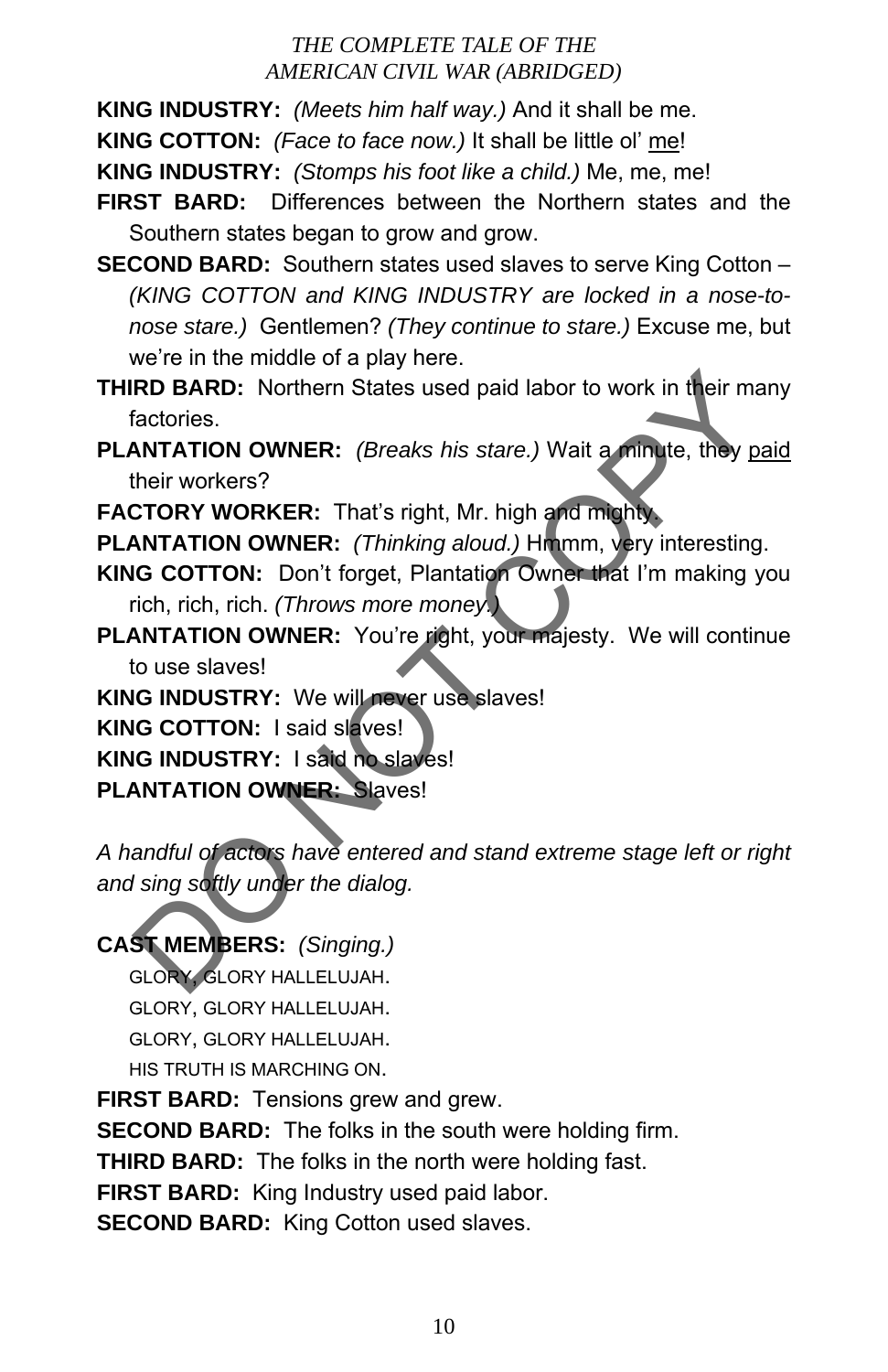- **THIRD BARD:** This tension was so great that it was about to cause one of the bloodiest wars in United States history.
- **ALL:** *(Singing loud and strong as a funny-looking GREEN PUPPET is rolled out in a wheelbarrow or simply carried out.)* His truth is marching oooooon!
- **YODA:** *(In the quietness of the moment.)* Growing stronger now, tensions were. Yeesssssss.

**FIRST BARD:** Who invited Yoda?

*As everyone watches, the puppet is wheeled out. All but the BARDS exit quietly.* 

**FIRST BARD:** So, between the years 1820 and 1860, slavery was the primary issue that divided the United States.

- **SECOND BARD:** Some people believed that slavery was morally wrong.
- **THIRD BARD:** Others felt slavery was necessary in order to continue a way of life they were used to.

**FIRST BARD:** So, by the 1830s many people in the United States wanted to abolish slavery.

*As MS. ABOLITIONIST enters dressed like a contestant in a beauty contest.*  everyone watches, the puppet is wheeled out. All but the BARD:<br>
squietly.<br>
ST BARD: So, between the years 1820 and 1880. Severy was the<br>
primary issue that divided the United States.<br>
MOTOR BARD: Some people believed that

**SECOND BARD:** *(Pulling a microphone from her back pocket.)* Those folks were called Abolitionists. Say hello, Ms. Abolitionist.

**MS. ABOLITIONIST:** Hello, Ms. Abolitionist.

**SECOND BARD:** No, that's you.

**MS. ABOLITIONIST:** Yes, I know.

**SECOND BARD:** May I call you Ab for short?

**MS. ABOLITIONIST:** I'd rather you didn't.

- **SECOND BARD:** Okey dokey then. So, what do you think about our story so far?
- **MS. ABOLITIONIST:** Terrible. Awful. Despicable. *(Brings out a pocket Thesaurus and reads.)* Dreadful. Ghastly. Shocking. Loathsome. In other words, yuck!
- **PLANTATION OWNER:** *(Rushing in and crossing to ABOLITIONIST.)* Excuse me, but just WHO do you think you are?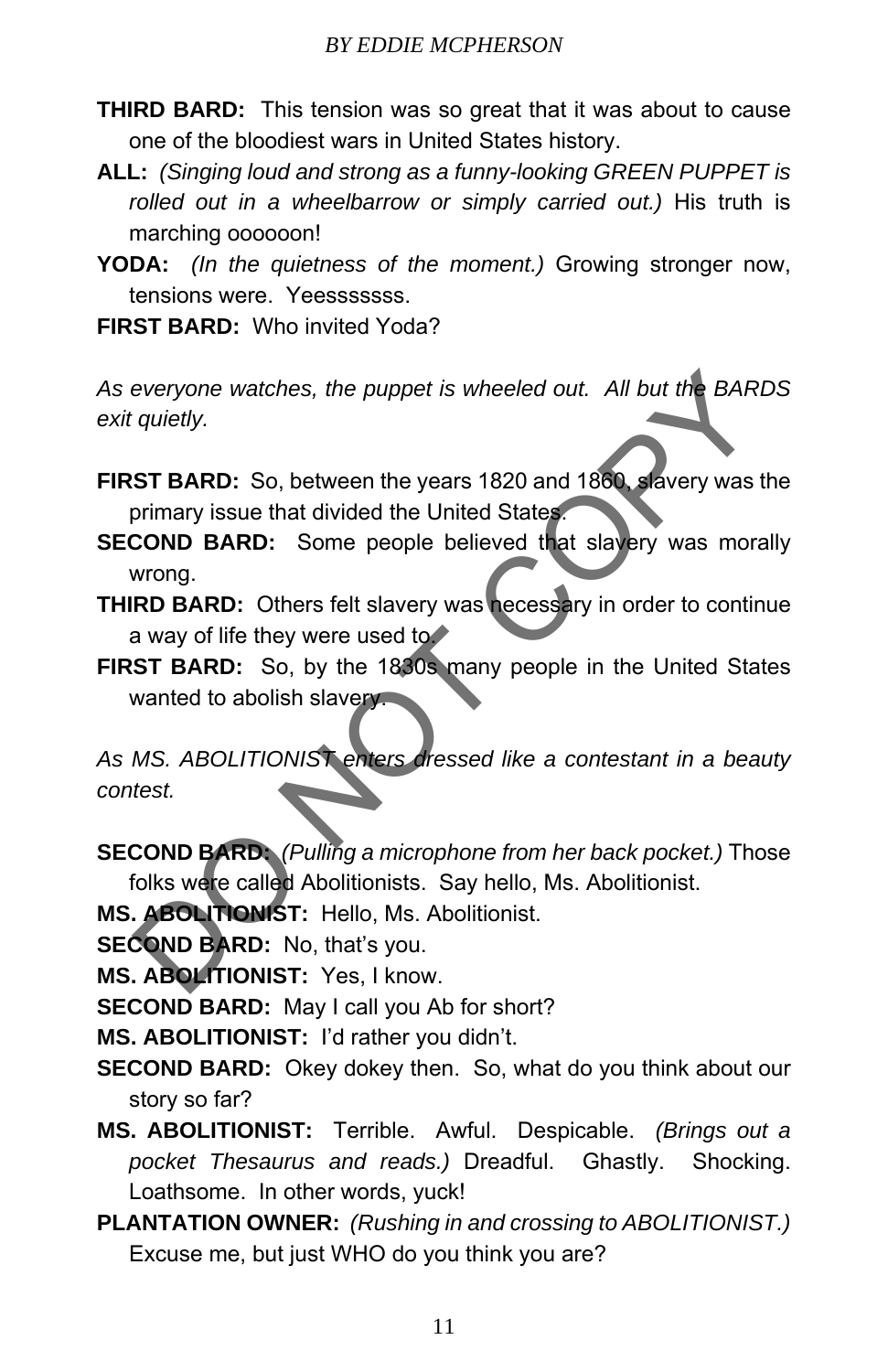**MS. ABOLITIONIST:** My name, sir, is Ms. Aborigine.

*SECOND BARD whispers in her ear.* 

My name, sir, is Ms. Abolitionist.

- **PLANTATION OWNER:** I know you. You're the one who wants me to lose my cotton crops by doing away with slavery.
- **MS. ABOLITIONIST:** Slavery is wrong. I even wrote a song about it. *(She brings a kazoo from her pocket and blows one note then clears her throat and sings to the tune of "Jingle Bells.")*

SLAVERY IS WRONG.

THAT'S VERY PLAIN TO SEE. IT DOESN'T WORK FOR US. WE'RE ROLLING UP OUR SLEEVES. WE LOOK YOU IN THE EYE AND STAND FOR WHAT IS RIGHT. PAY YOUR COTTON PICKIN' HELP OR WE WILL PICK A FIGHT. OH –

*The CHORUS joins her.* 

```
DOWN WITH SLAVES!
    DOWN WITH SLAVES!
    PAID LABOR ALL THE WAY! 
    OH HOW SAD TO WORK FOR FREE FROM DAWN TO END OF DAY, HEY!
    DOWN WITH SLAVES! GIVE THEM PAY! IT IS ONLY FAIR. 
    OH HOW SAD TO WORK FOR FREE. 
LINCOLN: (Runs out and throws his arms up, singing.) 
     Therefore and sings to the tune of "Jingle Bells.")<br>
SLAVERY IS WRONG.<br>
THAT'S VERY PLAIN TO SEE.<br>
IT DOESN'T WORK FOR US.<br>
ME'RE ROLLING UP OUR SLEEVES.<br>
NOT STAND FOR WHAT IS RIGHT.<br>
PAY YOUR COTTON PICKIN' HELP OR WE WI
```
DON'T WORRY, I'LL BE THEEEEERE! *(He runs out again.)* 

**PLANTATION OWNER:** Oh yeah? I got a little ol' song myself.

**FIRST BARD:** No, no, no. Only one terrible song per scene.

**MS. ABOLITIONIST:** To help with my cause, I'd like to introduce you to two friends of mine. Mr. Lloyd Garrison.

*Recorded applause as LLOYD enters and bows.* 

**LLOYD:** Thank you, thank you, but you may call me Lloyd.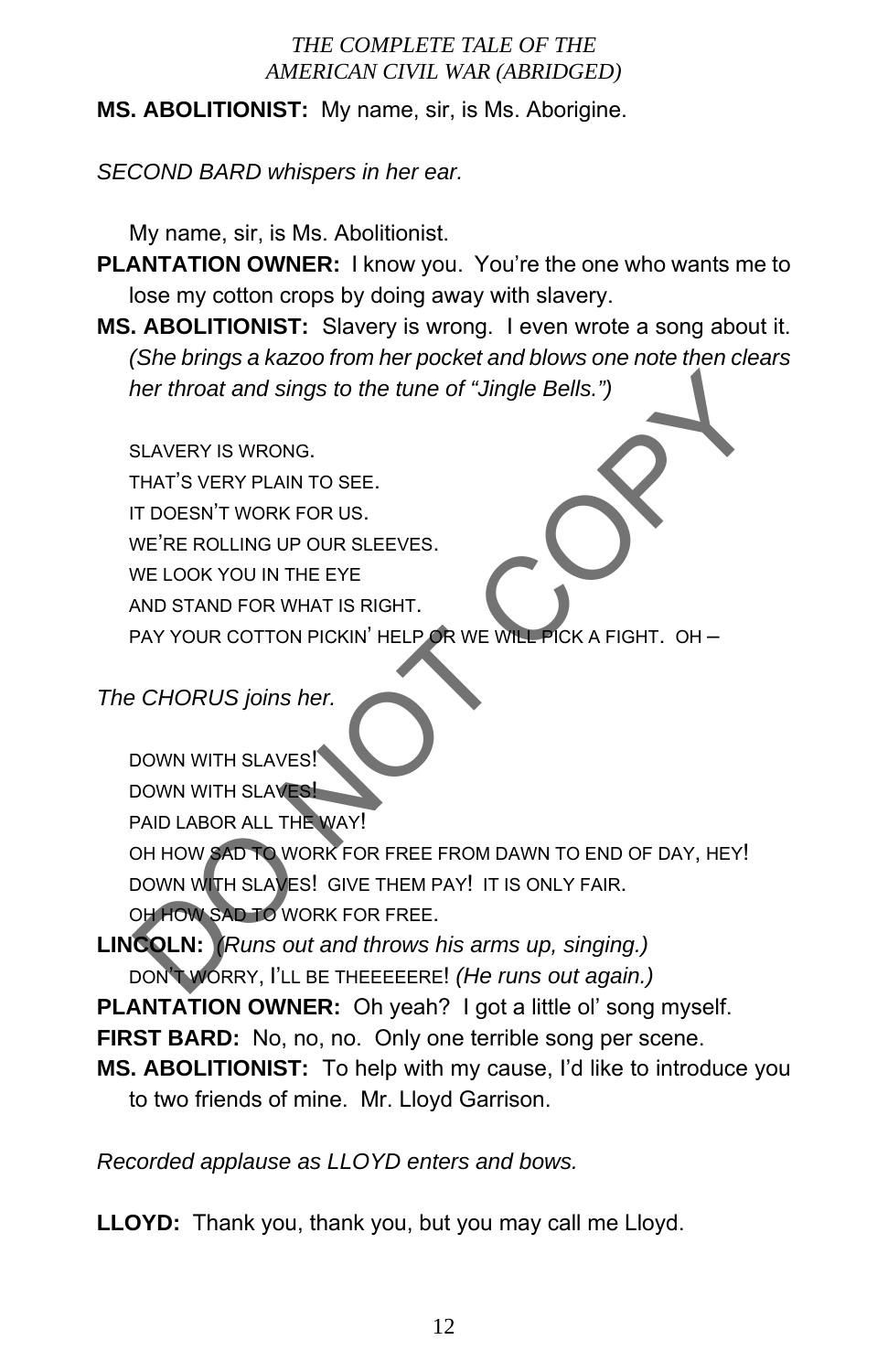**MS. ABOLITIONIST:** Thank you, Lloyd. Ladies and gentlemen, also help me welcome Mr. Frederick Douglass.

*More applause as FRED enters and takes bows.* 

**FRED:** Thank you, but you may call me Fred.

**PLANTATION OWNER:** Are Lloyd and Fred against slavery?

**MS. ABOLITIONIST:** Of course.

**FRED:** Oh, yes.

- **LLOYD:** Absolutely-dutely.
- **PLANTATION OWNER:** In that case, I have nothing to say to them. From this point I'm ignoring all of you. *(Folds his arms and turns away.)*  **EXECUTE:** Absolutely-dutely.<br> **ANTATION OWNER:** In that case, I have nothing to say to them<br>
From this point I'm ignoring all of you. (Folds his arms and turn<br>
away.)<br> **ABOLITIONIST:** But you should listen and learn.<br> **AR**
- **MS. ABOLITIONIST:** But you should listen and learn.
- **PLANTATION OWNER:** How can I talk to you if I'm ignoring you?
- **MS. ABOLITIONIST:** *(Shrugs.)* Anyway. Lloyd, share with us how you helped the anti-slavery movement.
- **LLOYD:** Well, Ms. Abolitionist, I was the editor of the abolitionist newspaper called the *Liberator*.
- **PAPER BOY:** *(Runs out holding up a newspaper.)* Extra! Extra! Read all about it! Abolitionists attempts to do away with slavery!

*Recorded applause as PAPER BOY takes a bow the runs out the opposite side.* 

- **FIRST BARD:** Mr. Garrison was also one of the founders of the American Anti-Slavery Society.
- **MS. ABOLITIONIST:** Excuse me, but this is my interview.

**FIRST BARD:** *(Offended.)* Well.

**MS. ABOLITIONIST:** And what about you, Mr. Douglas?

- **FRED:** I was an escaped slave who became a leader in the abolitionist movement.
- **MS. ABOLITIONIST:** Can you tell us how you escaped?

**FRED:** Like this. Hit it!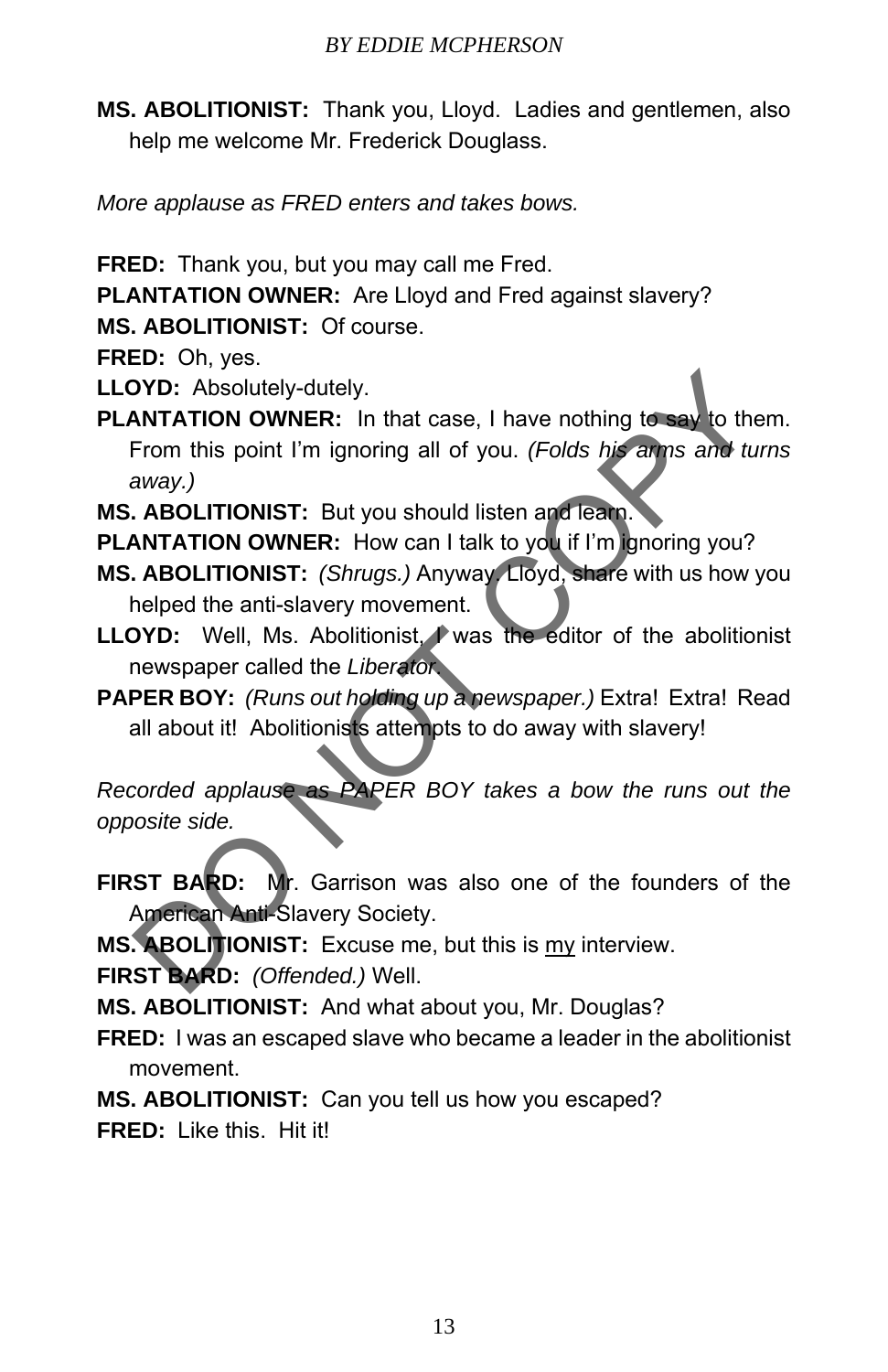*Music such as the theme from "Mission Impossible" plays as FRED rolls around on the floor, performs flips, cartwheels and other maneuvers. He sneaks up behind PLANTATION OWNER and taps him on the shoulder. When PLANTATION OWNER looks, FRED ducks, performs a few more maneuvers and ends up beside MS. ABOLITIONIST again. Music out.* 

**MS. ABOLITIONIST:** That's very impressive, Fred.

**FRED:** *(Combing his hair.)* Thanks.

**MS. ABOLITIONIST:** Tell us more about yourself.

**FRED:** I was a writer.

**MS. ABOLITIONIST:** And?

**FRED:** I gave speeches to further our cause.

**MS. ABOLITIONIST:** And?

**FRED:** I was a firm believer in the equality of *all* people.

**MS. ABOLITIONIST:** *(Holds up a BINGO card.)* Bingo! Thank you, gentlemen. Let's give these two a hand, shall we?

*Applause as they proudly exit.* 

Okay, Mr. Bard, you're up.

Someone offstage pitches her an umbrella.

My time here is done. I only go where I'm needed. *(She opens the umbrella and exits as though she were flying away Mary-Poppinsstyle.)* La tee da tee da. Goodbyyyyeeeeeee. *(She's gone.)*  ABOLITIONIST: Tell us more about yourself.<br>
ED: I was a writer.<br>
ABOLITIONIST: And?<br>
ED: I gave speeches to further our cause.<br>
ABOLITIONIST: And?<br>
ED: I was a firm believer in the equality of all people.<br>
ABOLITIONIST: (H

**FIRST BARD:** That was weird. Fellow Bards, are you still here? **SECOND BARD:** Present.

**THIRD BARD:** I'm right behind you.

**FIRST BARD:** Another important event that was happening prior to the Civil War was the Underground Railroad.

**SECOND BARD:** The Underground Railroad was a large network of folks who worked to help slaves escape to the Northern States.

**PLANTATION OWNER:** Wait a minute, why didn't I know about this railroad?

**THIRD BARD:** Because it was a secret.

**SECOND and THIRD BARDS:** Duh!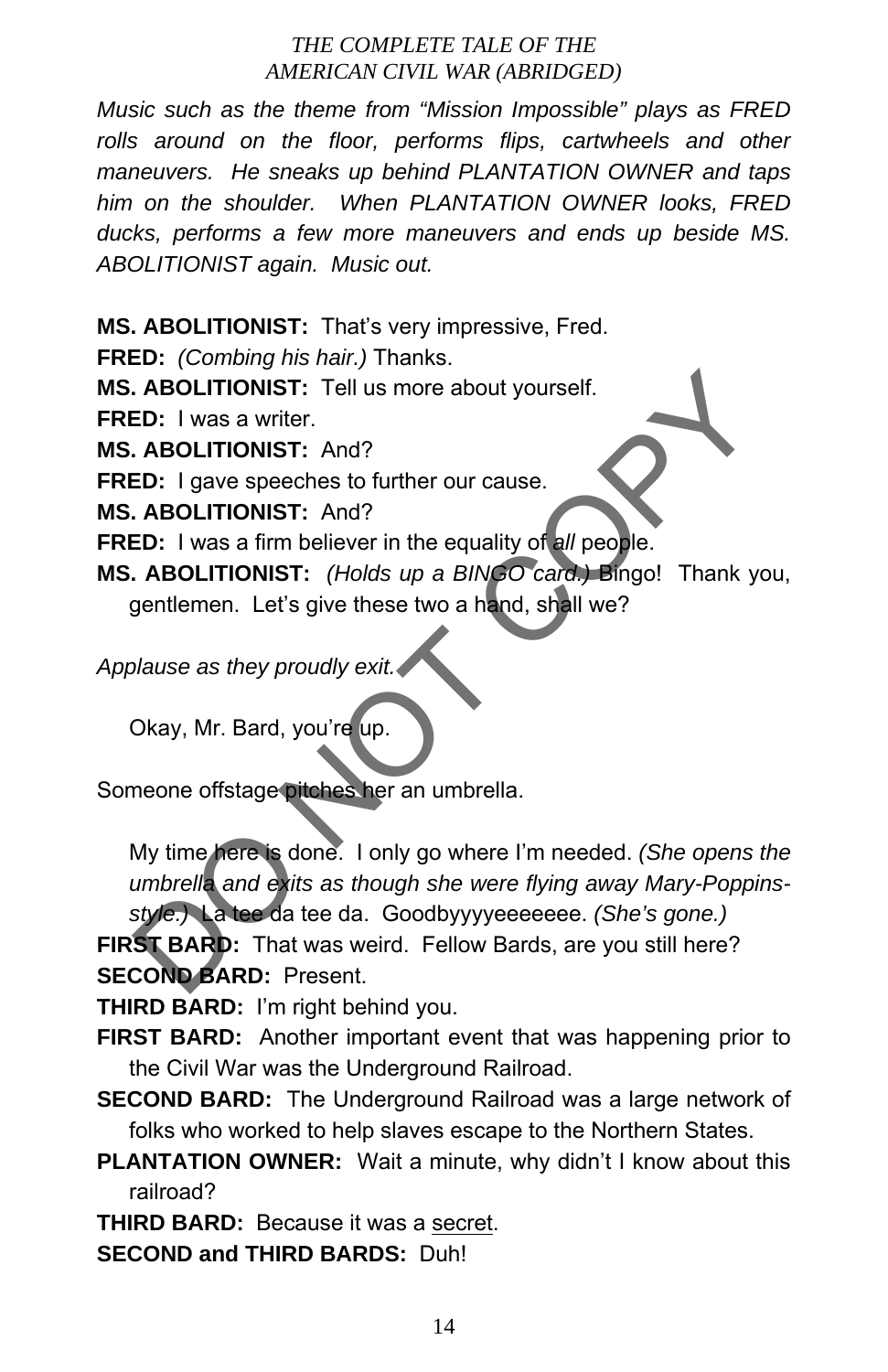**SECOND BARD:** To make this part of the play more interesting, we have adapted it –

*As someone offstage throws each of them a cap they wear.* 

**THIRD BARD:** Into a rap. **ALL BARDS:** Hey! **FIRST BARD:** This railroad was a way for slaves **SECOND BARD:** In secret to escape. **THIRD BARD:** They couldn't walk in daylight, so **LLOYD:** They'd wait 'til very late. **FRED:** There were folks along this route **FIRST BARD:** Who fed and hid slaves well. **SECOND BARD:** They had to do this carefully **THIRD BARD:** Or possibly be jailed. **LLOYD:** It wasn't easy to decamp **FRED:** From homesteads in the South. **FIRST BARD:** But they believed it worth the risk **SECOND BARD:** To trek this secret route. **THIRD BARD:** The Underground **LLOYD:** Underground **ALL:** Underground Railroad! **FRED:** Underground **ALL:** Underground **FIRST BARD: Underground Railroad. SECOND BARD:** This little rap brings us to **THIRD BARD:** A quite important door RD BARD: They couldn't walk in daylight, so<br>
ND: They'd wait 'til very late.<br>
ED: There were folks along this route<br>
ST BARD: Who fed and hid slaves well.<br>
COND BARD: Or possibly be jailed.<br>
ND BARD: Or possibly be jailed.

*As YODA is rolled out.* 

**LLOYD:** A passage that when it's opened, **FRED:** Leads us to… **ALL:** The American Civil War. **YODA:** About to get started, the Civil War is. **FIRST BARD:** Yoda, go home.

*All exit but the BARDS as music such as "Dixie Land" plays.*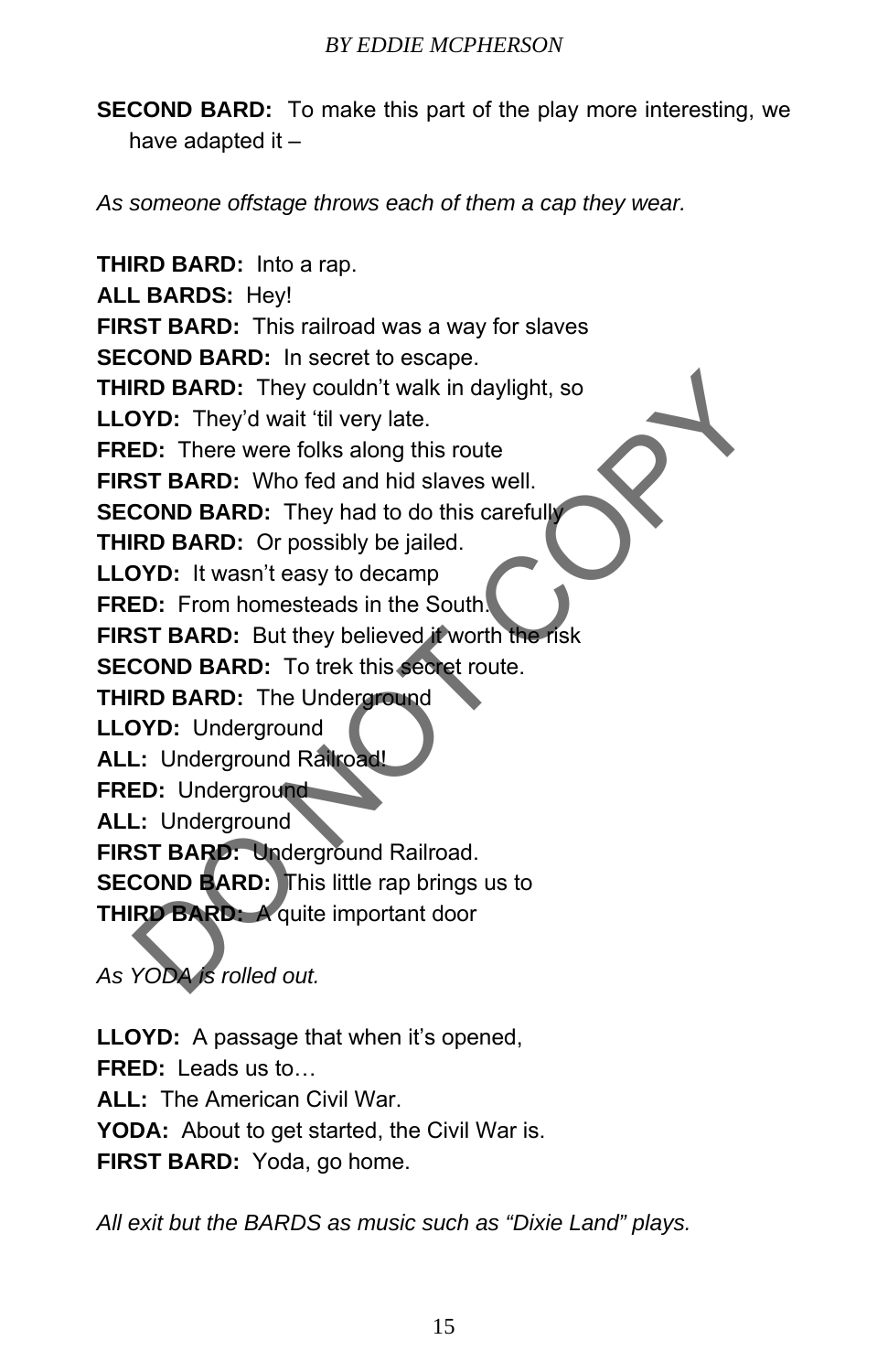**FIRST BARD:** We move to the mid-1850s.

**SECOND BARD:** A new party was created by Northern abolitionists.

- **THIRD BARD:** I love a good party. *(Pulls a blowout from his pocket and blows into it.)*
- **FIRST BARD:** *(Sighs.)* Not THAT kind of party. This new party was called the Republican Party. A lawyer who lived in Illinois joined this new Republican Party.

**SECOND BARD:** His name was…drum roll, please.

**THIRD BARD:** We don't have a drum*. (LINCOLN enters.)* **SECOND BARD:** Oh.

**THIRD BARD:** His name was Abraham Lincoln.

*Recorded applause as LINCOLN waves like the typical beauty queen.* 

**LINCOLN:** *(Heavy British accent.)* Hello, I'm Abraham Lincoln, I am. **THIRD BARD:** Lincoln wasn't British.

**LINCOLN:** *(American accent.)* Hello, I'm Abraham Lincoln.

**SECOND BARD:** Mr. Lincoln, it **IS** a pleasure, sir. I didn't know you were going to actually be here.

**LINCOLN:** I received an Evite.

- **SECOND BARD:** *(Shaking his hand wildly.)* Welcome, welcome, welcome!
- **LINCOLN:** Thanks. You see, I believe slavery is wrong and my first goal is to stop slavery from moving to NEW states.

**KING INDUSTRY:** *(Enters running.)* Mr. Lincoln, sir, you are my hero!

**KING COTTON:** *(Running in on the opposite side of the stage.)* Boo Lincoln! COND BARD: Oh.<br>
RD BARD: His name was Abraham Lincoln.<br>
Corded applause as LINCOLN waves like the typical beauty queen<br>
COLN: (Heavy British accent.) Hello, I'm Abraham Lincoln, I am.<br>
RD BARD: Lincoln wasn't British.<br>
COL

**PLANTATION OWNER:** *(Following.) I* agree. Boo Lincoln!

**FIRST BARD:** *(To KING COTTON and PLANTATION OWNER.)* Listen, you two, if I hear one more peep out of either of you, you'll have to sit down. Got it?

**PLANTATION OWNER:** *(Pause.)* Peep.

**FIRST BARD:** Sit!

**KING COTTON:** *(Slaps PLANTATION OWNER on the shoulder.)* Why did you do that?

*They take a seat on the floor.*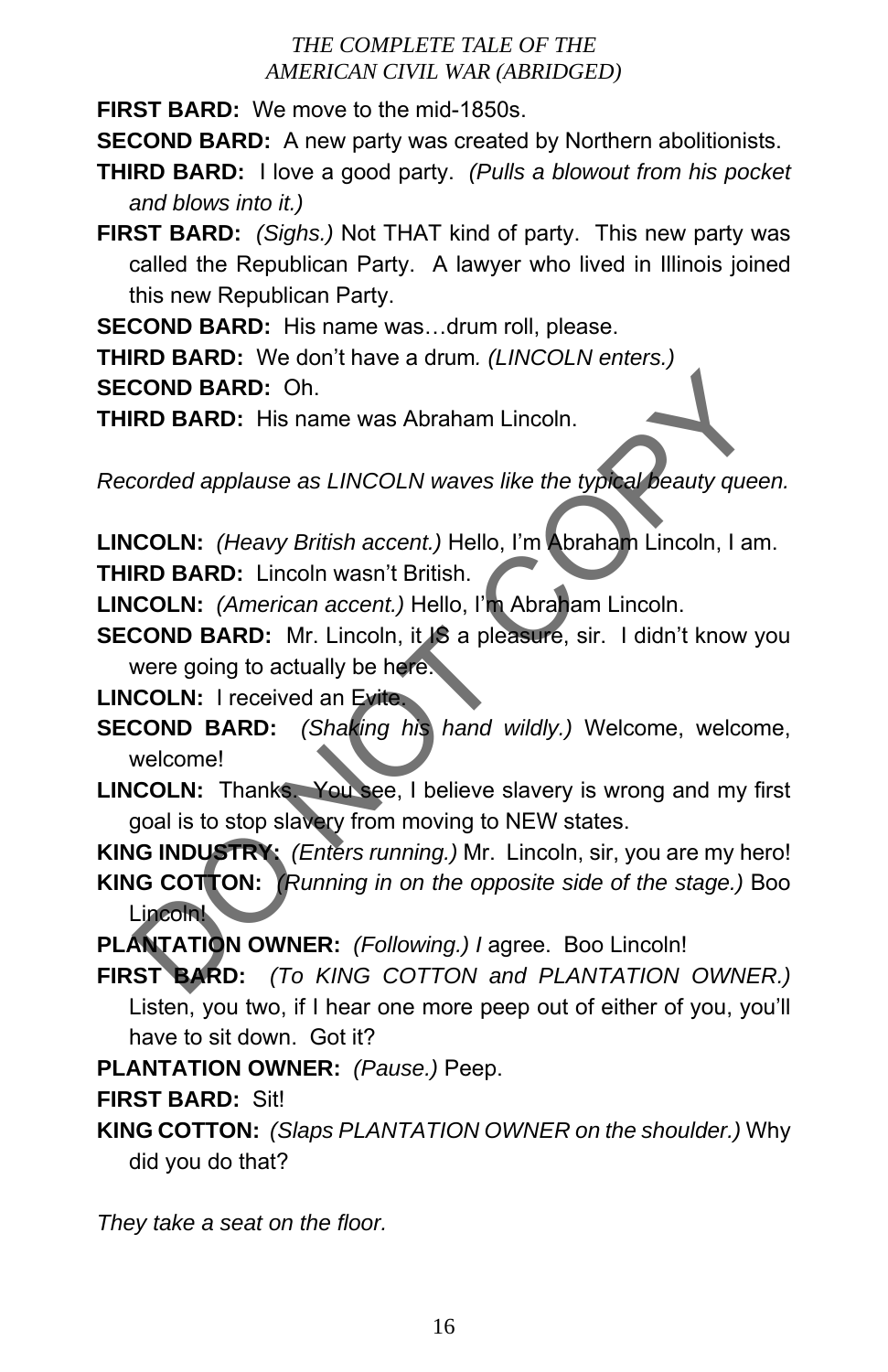**SECOND BARD:** You were saying, Mr. Lincoln?

- **LINCOLN:** Later I ran against Stephen Douglass for the Senate. Mr. Douglas was a Democrat.
- **SECOND BARD:** And is Mr. Douglas here?
- **THIRD BARD:** *(Getting off her cell phone.)* Just called. He's stuck in traffic.
- **SECOND BARD:** So, Mr. Lincoln, who won the Senate seat?
- **LINCOLN:** I'll give you one guess.
- **SECOND BARD:** You?
- **LINCOLN:** *(Holds up a BINGO card.)* Bingo! Later in 1860, I was running for President of the United States.
- **PLANTATION OWNER:** *(Stands with finger in the air.)* If Lincoln becomes President, MY southern state, South Carolina, is seceding from the Union.
- **FIRST BARD:** Seceding?
- **PLANTATION OWNER:** Seceding!
- **FIRST BARD:** Then I have but one question.
- **PLANTATION OWNER:** Yes?
- **FIRST BARD:** What does seceding mean?
- **PLANTATION OWNER:** *(Pulling a Smart phone from his back pocket.)* According to Dictionary dot com, it means: To withdraw formally from an alliance, federation or association. COLN: (Holds up a BINGO card.) Bingo! Later in 1860, I was<br>running for President of the United States.<br>
ANTATION OWNER: (Stands with finger in the air.) If Lincoln<br>
becomes President, MY southern state, South Carolina, is
- **FIRST BARD:** So, let me see if I understand. South Carolina plans to separate from the Union if Mr. Lincoln becomes President of the United State.
- **PLANTATION OWNER:** Ding, ding, ding! You are correct!

# *The BARDS clap.*

**LINCOLN:** But I did win and many states did secede from the Union. **PLANTATION OWNER:** Told ya.

- **KING INDUSTRY:** I see how you are, Plantation Owner, you don't like the rules, so you make up your own.
- **PLANTATION OWNER:** *(In his face.)* Oh yeah?
- **KING INDUSTRY:** *(In his face.)* Yeah!
- **FIRST BARD:** *(Has pulled a hand fan out and begins fanning her face.)* Things are really getting heated around here.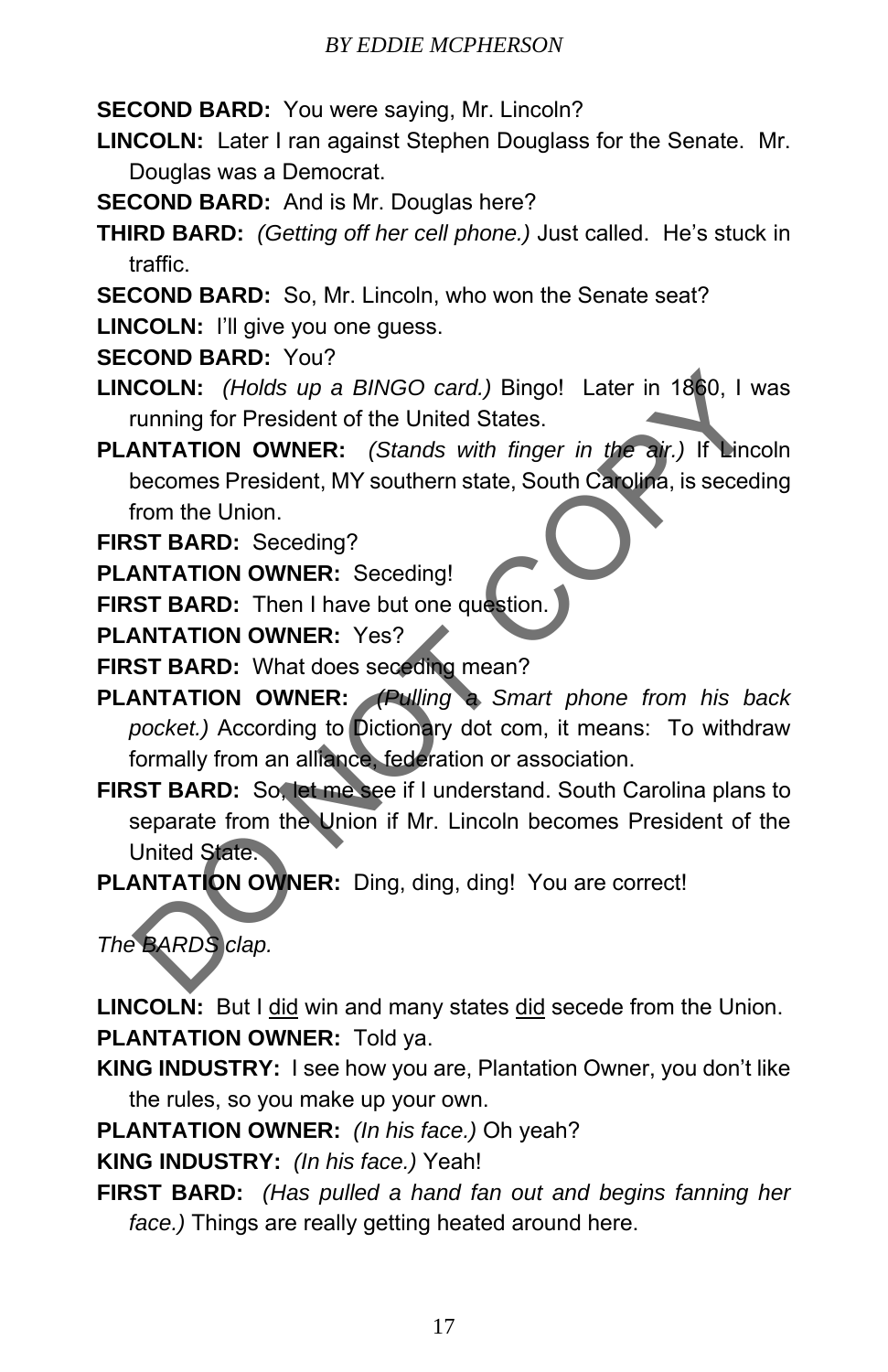**PLANTATION OWNER:** You bet your buttons they are. And now I am proud to announce that we, the Confederate states, have our very OWN president.

**KING INDUSTRY:** What do you mean?

**KING COTTON:** She means our OWN president.

**FACTORY WORKER:** *(Running in.)* So, what are you saying? *(To KING INDUSTRY.)* What is she saying?

**KING INDUSTRY:** Just calm down, Factory Worker.

*PLANTATION OWNER speaks as JEFFERESON DAVIS enters.* 

**PLANTATION OWNER:** I introduce to you Mr. Jefferson Davis, president of the Confederate states.

*Applause.* 

**KING COTTON:** *(Shaking his hand wildly.)* Mr. Davis, it IS a pleasure! **SECOND BARD:** And now we are getting down to the nitty gritty. **JEFFERSON DAVIS:** Wait a minute, don't I have any lines? **SECOND BARD:** *(Pulls his script from his back pocket and looks.)* Uh, WINTATION OWNER speaks as JEFFERESON DAVIS enters.<br>
NATATION OWNER: I introduce to you Mr. Jefferson Davis<br>
president of the Confederate states.<br>
Dlause.<br>
Dlause.<br>
Dlause.<br>
Dlause.<br>
COND BARD: And now we are getting down t

no sir, just the one you already said.

*JEFFERSON DAVIS throws up his hands in frustration and exits.* 

As I was saying, now we're getting down to the nitty gritty. Fort Sumter, are you here?

**FORT SUMTER:** *(Enters wearing an inner tube around his waist.) Here* I am, sitting right here on an island in South Carolina.

**THIRD BARD:** *(Placing her arm around his shoulder.)* We hate to tell you, but you're about to be fired upon.

*A handful of ACTORS enter with large balloons and thumbtacks.* 

**FORT SUMTER:** Me? Fired upon? Don't make me laugh. *(A balloon is popped and he grabs his arm.)* Oww!!

**SECOND BARD:** Yes, you see, these shots fired at you are the first shots of the Civil War.

*Two balloons are popped.*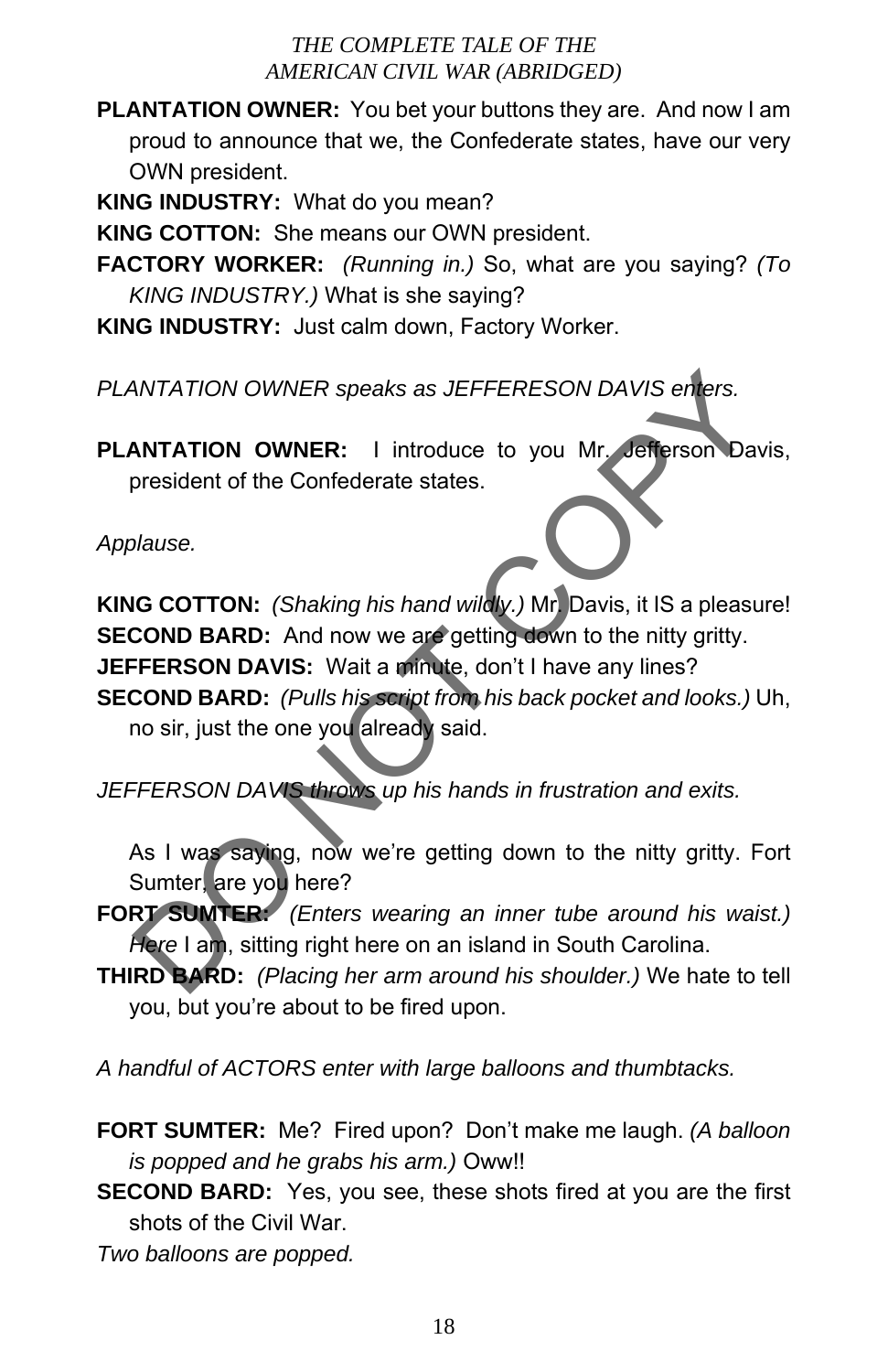**FORT SUMTER:** *(Grabs his knee.)* Hey, that smarts! But why me? I'm just sitting here on my little Island. **SECOND BARD:** It's a loooooong story.

*Two or three more balloons are popped.* 

**FORT SUMTER:** *(Grabs his shoulder.)* Ouch! Ouch! Stop it! **LINCOLN:** With these shots fired, the Civil War, the bloodiest war in United States history, was just getting started.

*More balloons are popped.* 

**FORT SUMTER:** Stop the firing! Stop the firing!

*As YODA is rolled out.* 

**FIRST BARD:** But the firing didn't stop. And the war had begun.

*More balloons are brought out and dropped on the floor as everyone runs out and begins popping them as FORT SUMTER holds his backside and runs out.*  United States history, was just getting started.<br>
The balloons are popped.<br>
RT SUMTER: Stop the firing! Stop the firing!<br>
YODA is rolled out.<br>
ST BARD: But the firing didn't stop. And the war had begun.<br>
THERE SUMTER is a

## **FORT SUMTER:** Owwwwweeeeee!!

*Everything is quiet for a second as they freeze.* 

**YODA:** Divided, the nation was. Yes, hmmm.

*They unfreeze as the popping continues and a Civil War song such as "Johnny Comes Marching" plays and lights fade to a BLACKOUT. In the darkness we hear a sound effect such as blasters shooting from Star Wars. Explosions. Suddenly a strong movie theme such as Star Wars or Gone with the Wind erupts then fades.* 

**FIRST REPORTER:** The cannons are firing! **SECOND REPORTER:** The muskets are blasting! **FIRST REPORTER:** The American Civil War has begun.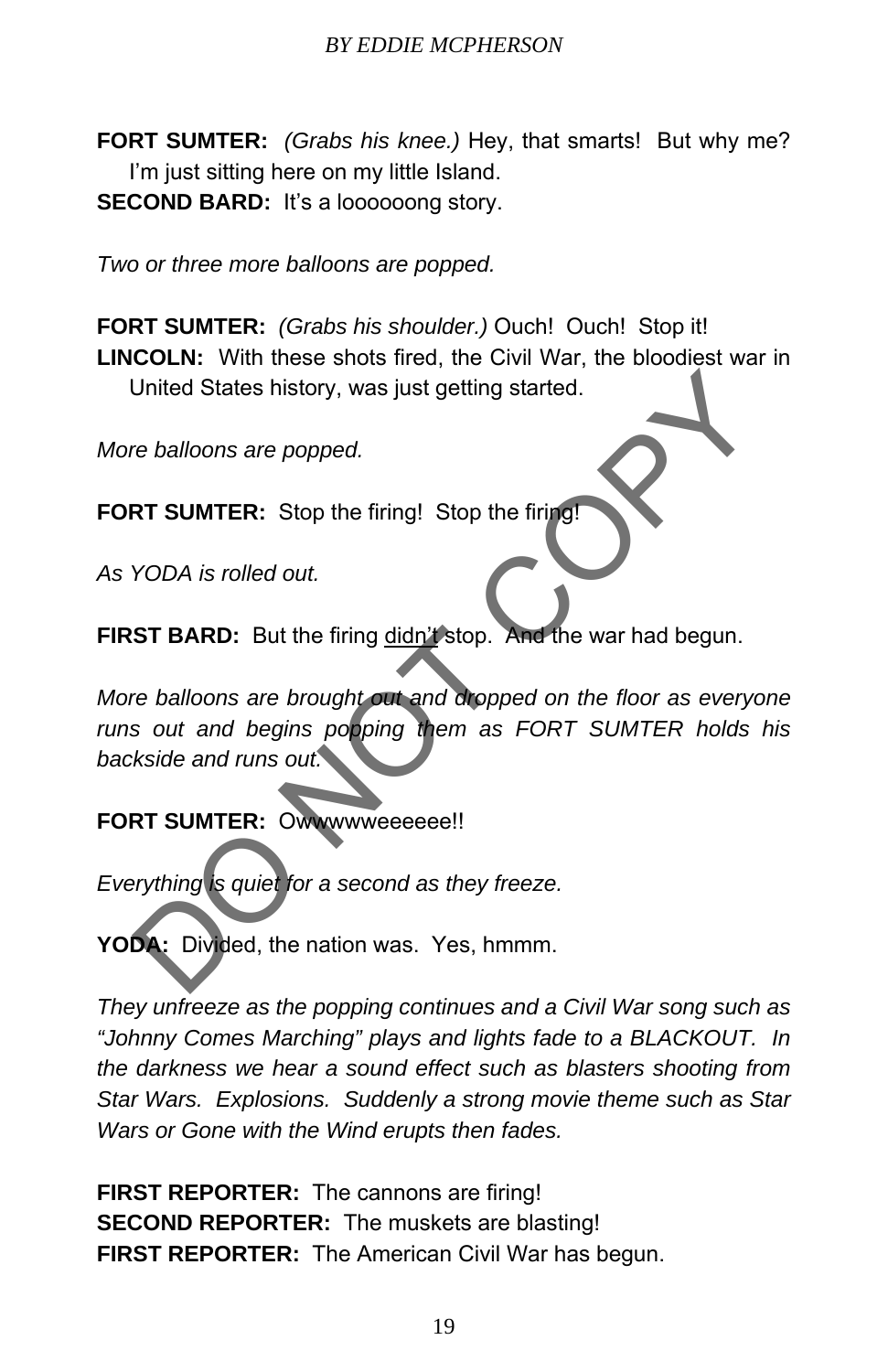*Lights up as FIRST REPORTER enters wearing a fedora with a "Press" card in its band. He/She holds a microphone. FORT SUMTER enters all bandaged up, leaning on a solitary crutch.* 

- **FIRST REPORTER:** This is Ervin Hitserflass coming to you from Fort Sumter where the first shots of the Civil War have been fired. Mr. Sumter, how are you feeling?
- **FORT SUMTER:** *(Sarcastic.)* I'm feeling just peachy. How the heck you THINK I'm feeling?

**FIRST REPORTER:** Well, you look just awful.

**FORT SUMTER:** I was sitting here on my little island minding my own business, when all of a sudden they started firing at me.

*A balloon is popped.* 

Hey! I'm sorry, I can't talk right now, this hurts too much.

**FIRST REPORTER:** Thank you for your time, Fort.

**FORT SUMTER:** Whatever. *(FORT SUMTER hobbles out.)*

**FIRST REPORTER:** We go now to our second reporter, Anita Knapp.

Anita?

*SECOND REPORTER enters also wearing a fedora with MR. NORTH and MS. SOUTH.* 

**SECOND REPORTER:** Thank you, Erving. I'm standing here with Mr. North and Ms. South trying to find out what is going on. Ms. South, can you elaborate on what got all this fighting started, please? SOMITHINK I'm feeling?<br>
ST REPORTER: Well, you look just awful.<br>
RT SUMTER: I was sitting here on my little island munding my own<br>
business, when all of a sudden they started firing at the.<br>
Alloon is popped.<br>
Hey! I'm sor

**MS. SOUTH:** *(With a southern drawl.)* Well, honey pie, we just wanted to hang on to a way of life that we have come to know and to which we have grown accustomed, that's all, y'all.

**SECOND REPORTER:** And what kind of life is that, Ms. South? **MS. SOUTH:** A life filled with plantations, and fields full of cotton, y'all. **SECOND REPORTER:** Cotton harvested by slave labor, isn't that right?

**MS. SOUTH:** Well, yes, shuga…y'all.

**SECOND REPORTER:** And what about you, Mr. North?

**MR. NORTH:** We in the North believe in equal rights for every man.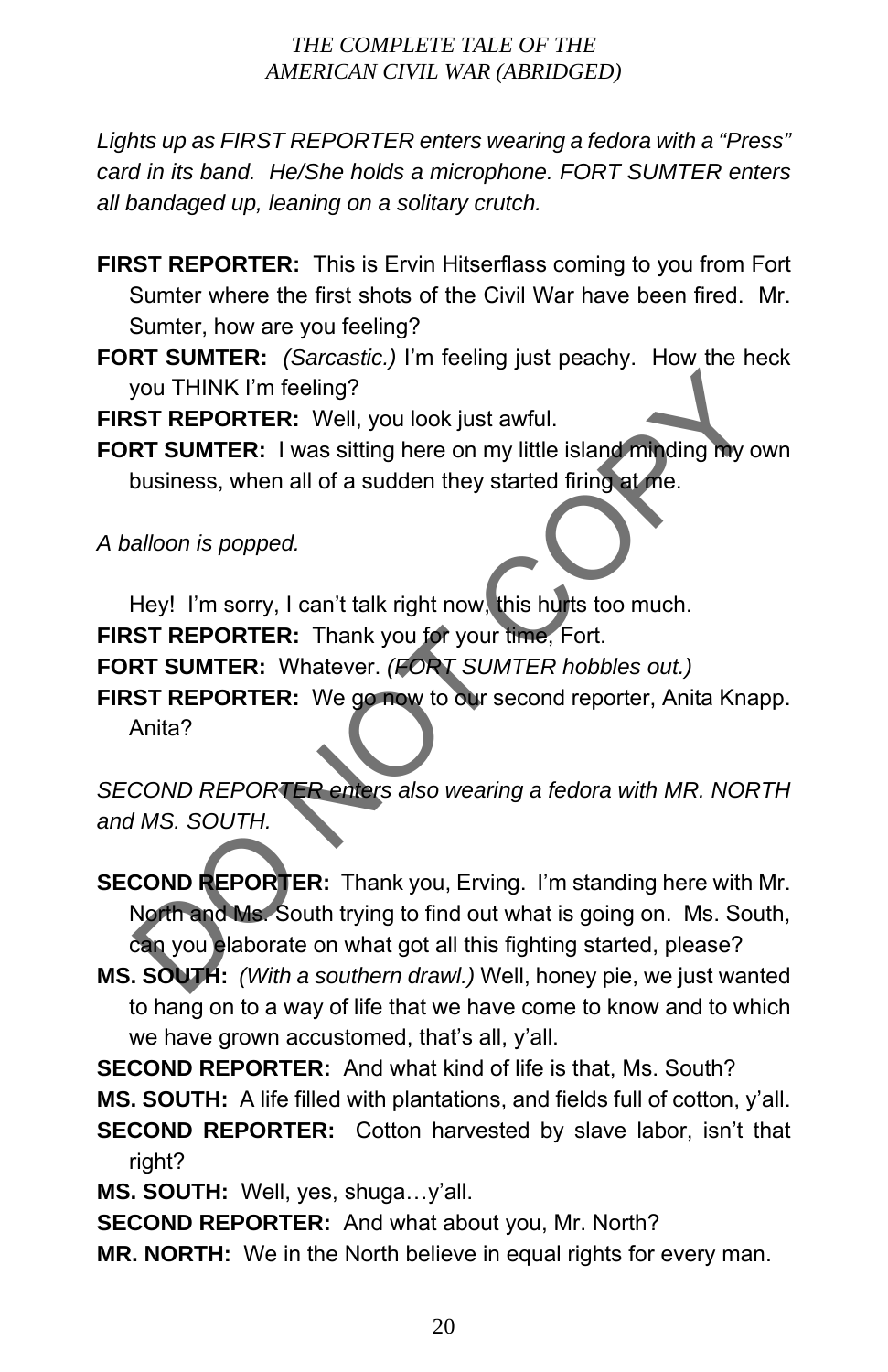#### *BY EDDIE MCPHERSON*

*FACTORY WORKER walks through.* 

A worker should be paid for a day's labor.

*MR. NORTH hands FACTORY WORKER a bill.* 

Here you go, Factory Worker.

**FACTORY WORKER:** *(Without stopping, he takes the bill.)* Thanks. *(Exits.)* 

**MS. SOUTH:** *(Fanning herself with a hand fan.)* Mr. North, you're just jealous because you don't have the kind of life I have, honey child.

**MR. NORTH:** That's not true at all.

**MS. SOUTH:** It IS true, shuga.

**MR. NORTH:** It isn't true, *(Mocking.)* shuga.

**MS. SOUTH:** *(Hands on hips.)* Are you mockin' me? *(Turns to BARDS.)* I do believe this carpetbagger was mockin' me, y'all. I'll show you!

## *MS. SOUTH begins choking MR. NORTH.*

**SECOND REPORTER:** You heard it here first, folks. North and South are at each other's throats. And now we take you over to Bull Run where our third reporter, Noah Lott is standing by. Noah? (Exits.)<br>
SOUTH: (Fanning herself with a hand fan.) Mr. North, you're just<br>
cialous because you don't have the kind of life I have, honey child<br> **NORTH:** That's not true at all.<br>
SOUTH: It is true, (Mocking.) shuga.<br>
SOUTH

*MS. SOUTH and MR. NORTH exits as she continues to choke him.* 

**THIRD REPORTER:** *(Entering also wearing a fedora.)* Well, Anita, the battle here at Bull Run is the first major battle of the Civil War. **FIRST REPORTER:** Noah, where exactly IS Bull Run?